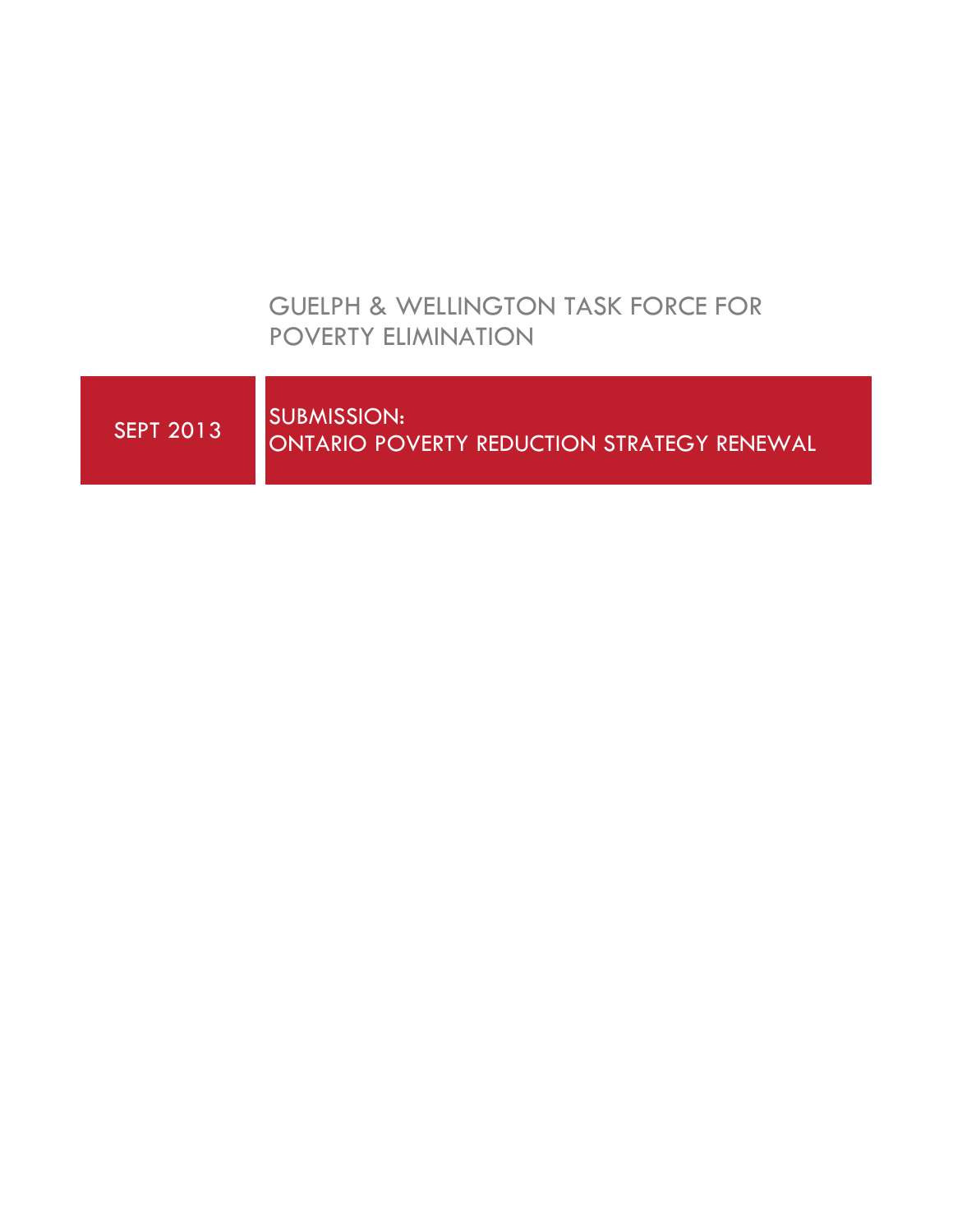

### AUTHOR

Randalin Ellery, Coordinator Guelph & Wellington Task Force for Poverty Elimination

### ADVISORS & REVIEWERS

David Thornley, Executive Director/Co-Chair Guelph Community Health Centre/Guelph & Wellington Task Force for Poverty Elimination

Jane Londerville, Past Chair Wellington-Guelph Housing Committee

Jennifer MacLeod, Program Manager – Health Analytics Wellington-Dufferin-Guelph Public Health

Kate Power, Executive Director Family Counselling & Support Services

Kate Vsetula, Community Health Manager/Co-Chair Guelph Community Health Centre/Guelph-Wellington Food Round Table

Lori Richer, Income Services Manager Wellington County – Ontario Works

Lynne Briggs, Manager of Partnerships and Inclusion City of Guelph

Sarah Haanstra, Co-Chair Guelph & Wellington Task Force for Poverty Elimination

Stuart Beumer, Director Wellington County – Ontario Works

Tina Brophy, Community Voices

## ACKNOWLEDGEMENTS

The authors would like to thank members of the Guelph & Wellington Task Force for Poverty Elimination for providing valuable insights and expertise. In addition, the contributions from community members with lived experience in poverty, including members of Community Voices, were extremely helpful in developing this submission and are very much appreciated.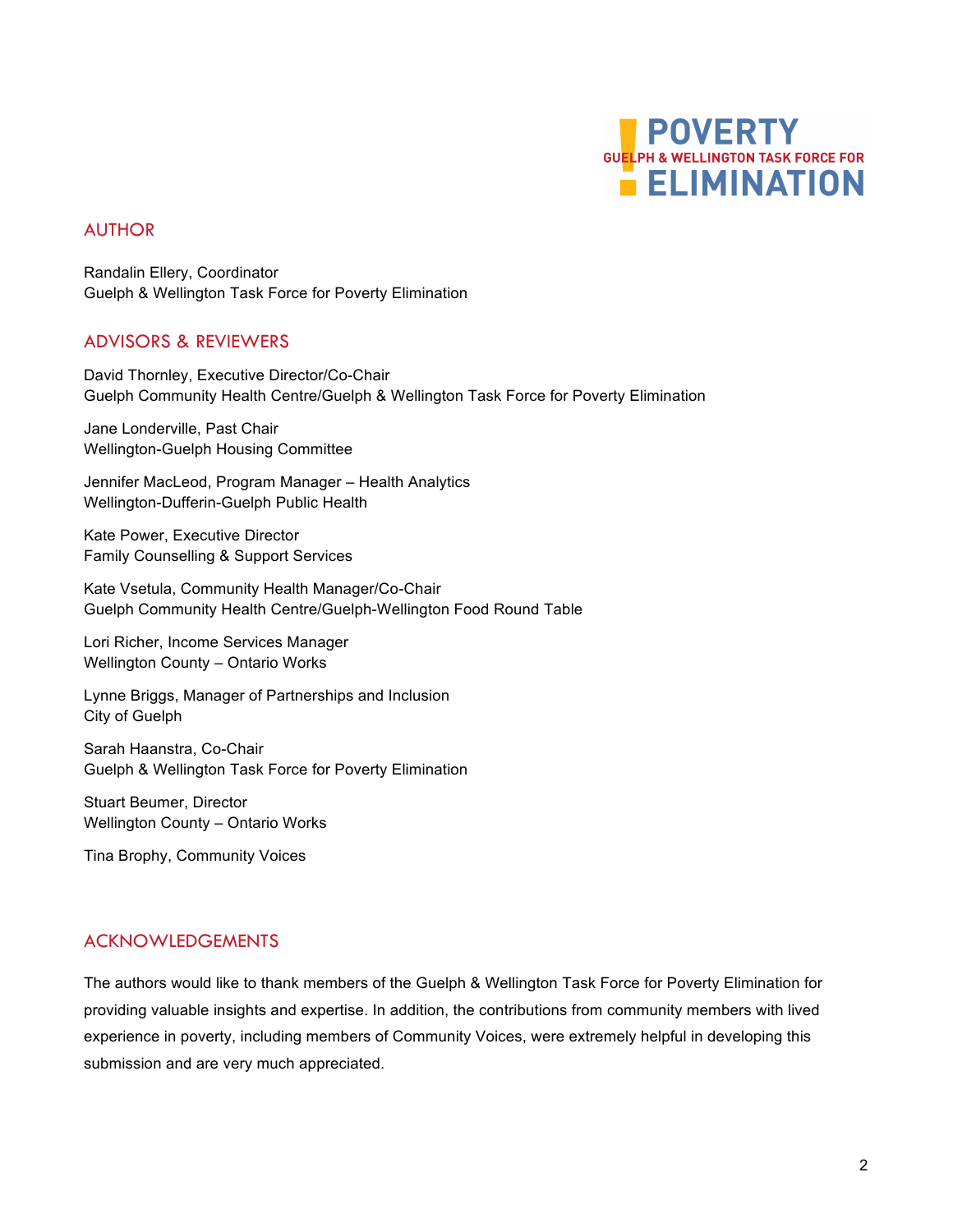# GUELPH & WELLINGTON TASK FORCE FOR POVERTY ELIMINATION SUBMISSION: ONTARIO POVERTY REDUCTION STRATEGY RENEWAL

# SUMMARY

RECOMMENDATIONS FOR ONTARIO'S NEXT POVERTY REDUCTION **STRATEGY** 

- **The Government of Ontario must replace modest and piecemeal efforts to reduce poverty that have been undertaken in recent years and commit to investing in poverty ELIMINATION and prevention.**
- **Focusing on children for the first Ontario Poverty Reduction Strategy was a good place to start, but now it's time to focus on eliminating and preventing poverty for people of all ages.**
- **The next Poverty Reduction Strategy must take action on the final recommendations from the Commission for the Review of Social Assistance in Ontario.**
- **The Province must work collaboratively and foster engagement and partnerships with other sectors to end poverty in Ontario.**

### PRIORITIES FOR ONTARIO'S NEXT POVERTY REDUCTION STRATEGY

- **Increase basic needs allowance for social assistance recipients and index rates to keep up with the cost of living**
- **Increase access to dental benefits for all low-income Ontarians, outside the social assistance system**
- **Develop and implement a housing benefit for low-income Ontarians**
- **Increase the minimum wage at 6-month intervals until it reaches \$13 per hour by 2016. Starting in 2016, set the minimum wage at 50% of Average Weekly Earnings and update annually.**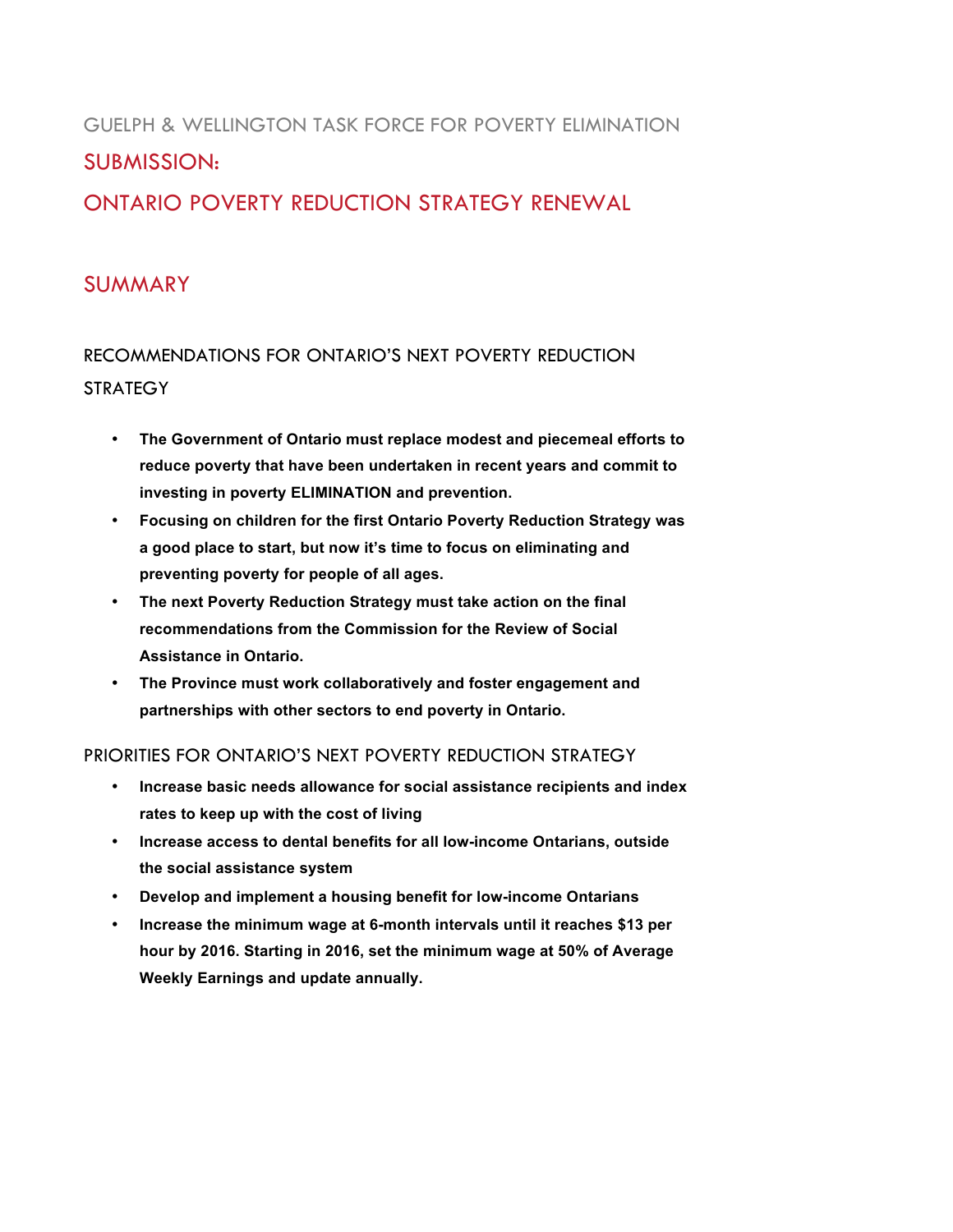### INTRODUCTION

The Guelph & Wellington Task Force for Poverty Elimination works collaboratively, informed by diverse voices of experience, to support local action and to advocate for system and policy change to address the root causes of poverty. Formed in 2009, the Poverty Task Force (PTF) has carefully followed the initiatives and impacts of the first Ontario Poverty Reduction Strategy (OPRS) with a critical lens, but an optimistic spirit. Networks such as 25 in 5, Campaign 2000 Ontario, and Poverty Free Ontario have demonstrated leadership in this respect, but it is the voices of those with lived experience of poverty in our community that we have valued above all.

While the OPRS has demonstrated impact over the past five years that shows the province is on the right path, there is clearly more work to be done. Unlike the consultations held by the Ontario government in 2008, the consultations for the renewal of the OPRS lack meaningful opportunities for community stakeholders, including those with lived experience, to provide valuable input and feedback. It is our hope that this submission will be reviewed and considered by members of the Cabinet Committee on Poverty Reduction as a significant part of the consultation process that will inform the next OPRS.

This submission includes the following:

- o **Section1:** Feedback from community members with lived experience of poverty
- o **Section 2:** Recommendations for Ontario's Next Poverty Reduction Strategy
- o **Section 3:** Priority Issues for Ontario's Next Poverty Reduction **Strategy**
- o **Section 4:** Feedback on five questions proposed by the province in *Renewing Ontario's Poverty Reduction Strategy: Consultation Booklet*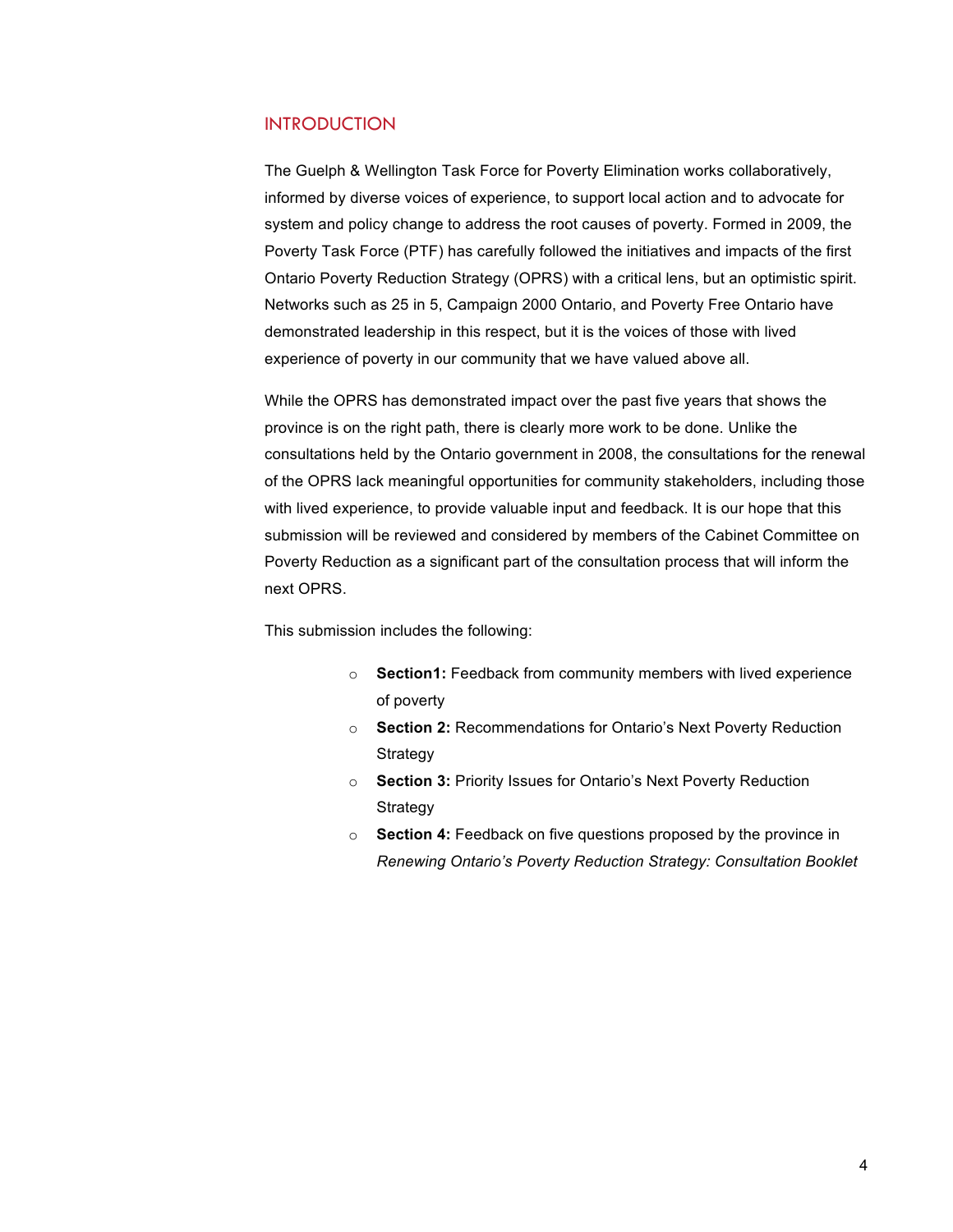# SECTION 1: FEEDBACK FROM COMMUNITY MEMBERS WITH LIVED EXPERIENCE OF POVERTY

Faced with very little time between the announcement of the consultation period for the renewal of the OPRS and the deadline for submissions, the PTF developed an online survey to gain the insights of those in our community with lived experience of poverty. The survey asked respondents to share the impact that the first OPRS has had on them and to provide suggestions on how the province could help lift them and their families out of poverty moving forward. A summary of the responses collected is included in this section and their full responses are included in Appendix 1.

Additionally, we worked closely with members of Community Voices, an advisory committee to the PTF made up of community members living in poverty, to gain their perspectives and ensure that they supported the recommendations and priorities identified in this report. We have included a separate submission to the OPRS by Community Voices in Appendix 2.

In the online survey, we kept the questions simple and straight to the point. However, we do know that the vast majority of the 16 respondents were between the ages of 45- 65. Some come from generational poverty, while others have found themselves in a situation they never expected to be in due to unforeseen barriers and challenges. Nearly all of the respondents identified themselves as recipients of social assistance, including Ontario Works and Ontario Disability Support Program.

*"First of all, I never expected to find myself living in poverty. I did everything right completing post secondary education and working for over 20 years in a field I loved. Then I was downsized out of 2 jobs within a 10 year period and at age 56 found no one wanted to hire me.*

*"My income is approximately \$ 11,000 a year. In order to eat healthy, specifically for a specialty diet for diabetes, and then paying the bills, it leaves me with very little money for anything else. I have 11 grandchildren and I can no longer even afford to buy them a Christmas present, which for a grandmother is heartbreaking. I think that about says it all."*

In the survey, we listed some of the ways that the first OPRS has had an impact, using examples from *Renewing Ontario's Poverty Reduction Strategy: Consultation Booklet,*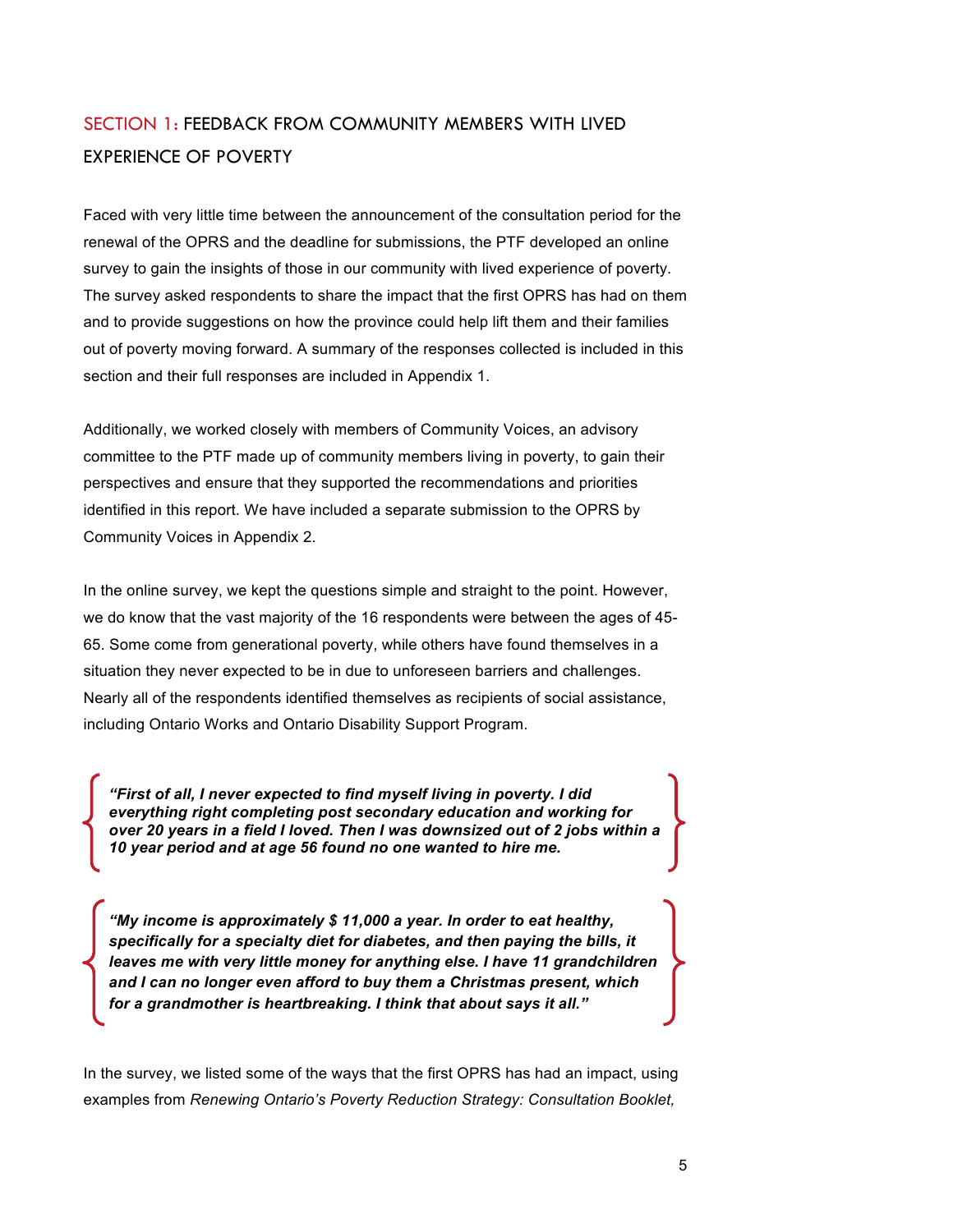and asked which, if any, helped lift them and their family out of poverty. While some acknowledged increases to the minimum wage and social assistance, they were quick to point out that it was still not enough to make ends meet. Others recognized the support offered through the Ontario Child Benefit. However, the overwhelming majority of people were blunt in their response: nothing from the first OPRS has impacted them or their families.

As a follow up question, we asked community members to identify one change the province could support in the next OPRS that would lift them and their families out of poverty. As one may expect, their suggestions were quite modest, given the situation they are in. Most pointed out that increases to social assistance rates, CPP disability rates, and the minimum wage were the most logical answers to reducing poverty. Others noted that support to increase access to recreational opportunities, prescription drug and dental benefits, and post-secondary education would have a significant positive impact on their lives.

*"Allow enough assistance so I don't have to forgo "some" recreational activities. Poverty can be a very lonely existence. I would just like to know I will have enough food for the month, good, decent and appropriate clothing to wear and enough money to purchase medications and get dental care."*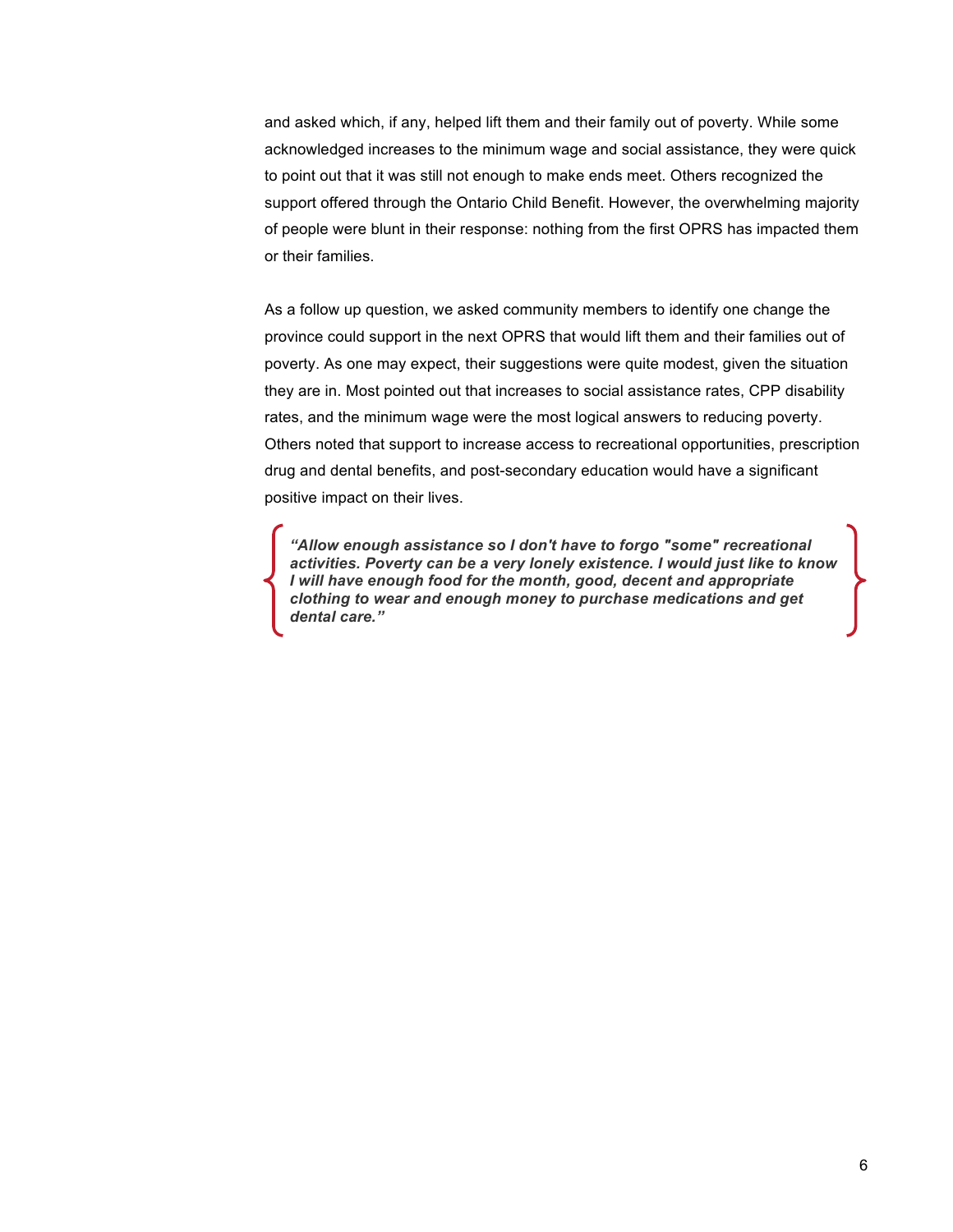# SECTION 2: RECOMMENDATIONS FOR ONTARIO'S NEXT POVERTY REDUCTION STRATEGY

**The Government of Ontario must replace modest and piecemeal efforts to reduce poverty that have been undertaken in recent years and commit to investing in poverty ELIMINATION and prevention.**

In 2011 a report by the National Council of Welfare, *The Dollars and Sense of Solving Poverty,* argued, "if the benefit Canada seeks is to enable people to survive in poverty, then we have achieved a measure of success. This, however, is achieved at great societal expense. If success means ending poverty and its costly consequences, a different approach is necessary<sup>1</sup>." A similar case can be made in Ontario, upon reflecting on the province's first poverty reduction strategy. While the Strategy has had some success in lifting children and their families out of poverty, it did little to prevent others falling into its trap.

As the government prepares to renew its commitment to poverty reduction, we urge the province to focus on preventing poverty through income security programs, along with longer-term investments to ensure people have opportunities to achieve wellbeing or quality of life, such as getting an education, holding a decent job, maintaining good health, and participating in the larger society. Similarly, we are calling on the province of Ontario to broaden their focus from direct costs of poverty, to consider indirect and societal costs.

#### **Not convinced? Look at the evidence!**

- *The Dollars and Sense of Solving Poverty* National Council of Welfare http://publications.gc.ca/collections/collection\_2011/cnb-ncw/HS54-2-2011-eng.pdf
- *The Cost of Poverty: An Analysis of the Economic Costs of Poverty in Ontario*  Ontario Association of Food Banks http://www.oafb.ca/assets/pdfs/CostofPoverty.pdf
- *Poverty Costs: An Economic Case for a Preventative Poverty Reduction Strategy in Alberta* – Vibrant Communities Calgary & Action to End Poverty in Alberta http://vibrantcanada.ca/files/poverty-costs\_feb06-2012.pdf

<sup>!!!!!!!!!!!!!!!!!!!!!!!!!!!!!!!!!!!!!!!!!!!!!!!!!!!!!!!</sup> <sup>1</sup> National Council of Welfare (2011). "The Dollars and Sense of Solving Poverty." Retrieved from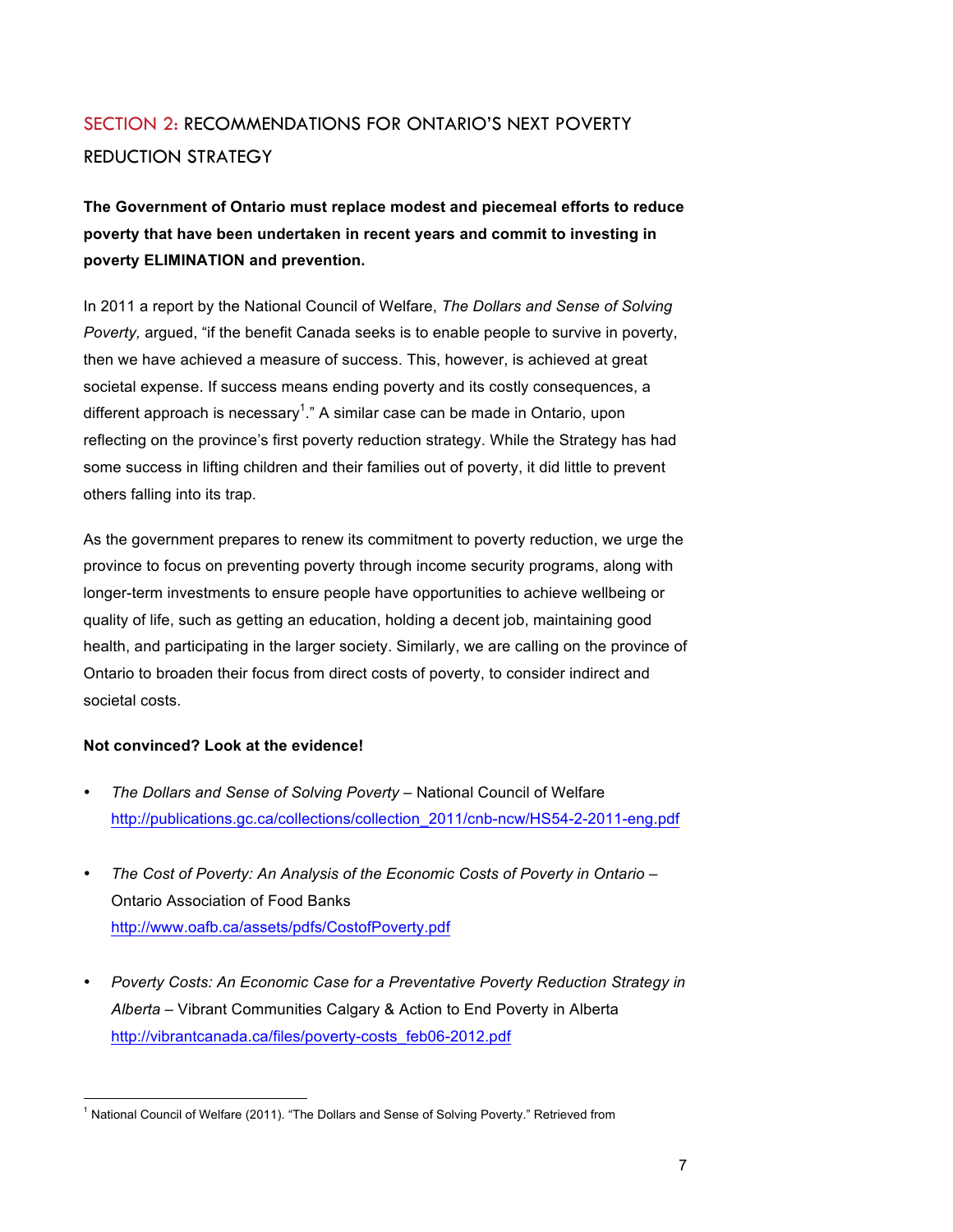• *The Cost of Poverty in BC* – Canadian Centre for Policy Alternatives http://www.policyalternatives.ca/sites/default/files/uploads/publications/BC%20Offic e/2011/07/CCPA\_BC\_cost\_of\_poverty\_full\_report.pdf

# **Focusing on children for the first Ontario Poverty Reduction Strategy was a good place to start, but now it's time to broaden efforts toward eliminating and preventing poverty throughout the life cycle.**

While we applaud the work of the first OPRS, including its focus on children, we believe that moving forward it is integral for the province to broaden efforts toward eliminating and preventing poverty throughout the life cycle. While this in no way excludes children, we believe that a focus on other groups, particularly seniors, single adults, and the working poor, is needed to make a real impact with the next OPRS.

#### *Single Adults*

Single adults living in poverty, particularly those receiving social assistance, are increasingly falling behind. In fact, the fastest growing segment of social assistance in Ontario, including Wellington County, is single people without children<sup>i</sup>. While there are a variety of factors that influence this trend, including low access to alternative resources such as tax credits, low social assistance rates for single adults are a primary concern for many in our community.

Over the course of the past two years, the Poverty Task Force has led community consultation and advocacy efforts related to the Review of Social Assistance in Ontario. Inadequate benefit rates, particularly for single adults, were consistently identified as a top priority that needs to be addressed by the provincial government. In their final report, the Commissioner's tasked with the review, recommended a new standard rate that "should initially result in \$100 per month (\$1,200 per year) increase for a single adult receiving Ontario Works"."

The 2013 Ontario Budget took a first step toward addressing the inadequate benefits by increasing rates by \$14 per month for single Ontario Works adults without children, in addition to the 1% increase for all social assistance recipients. This, however, is not nearly enough. More concentrated efforts need to be made to ensure that single adults do not continue to fall behind.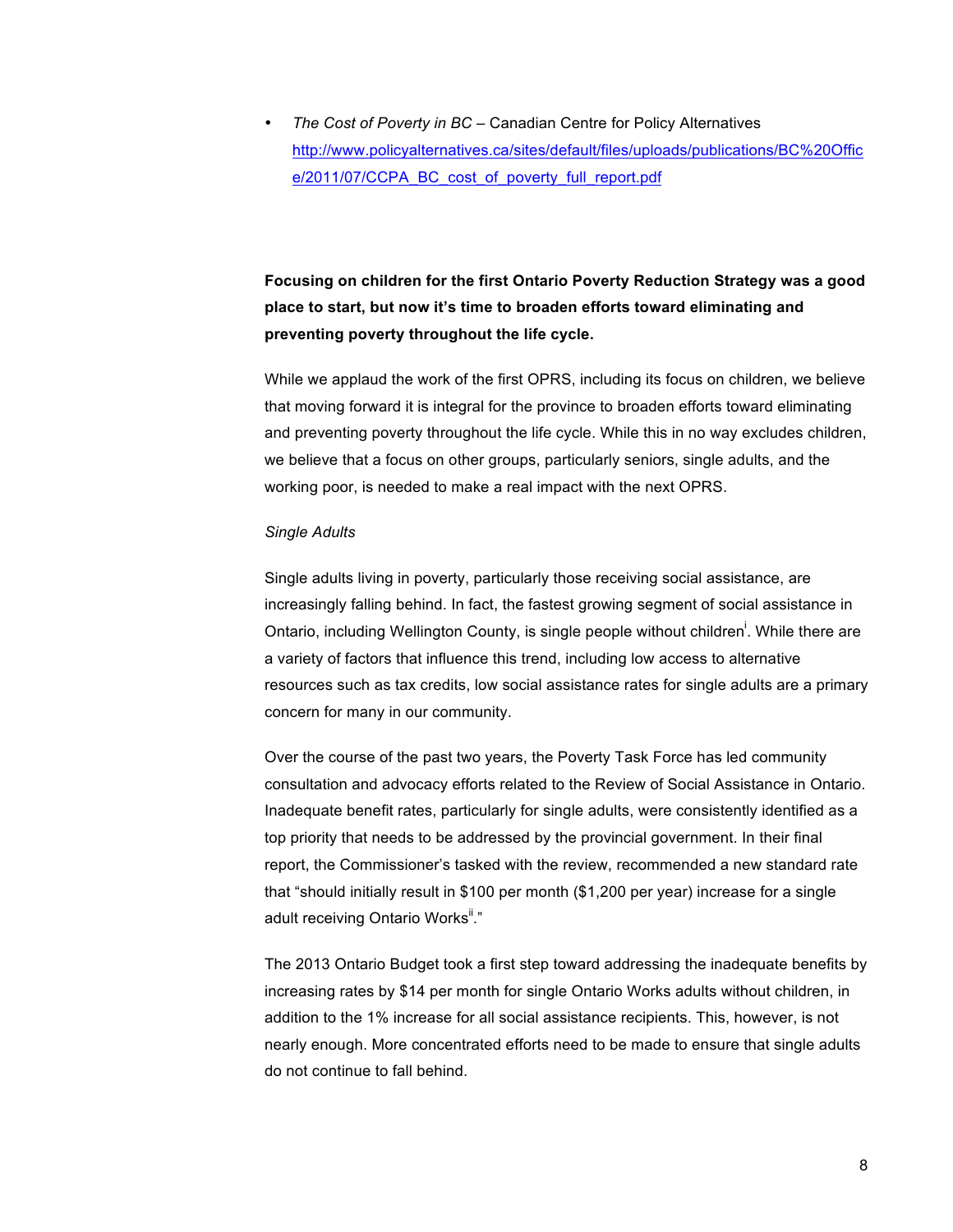#### *Working Poor*

The term 'working poor' does not have a widely accepted definition, but tends to refer to those that are both employed and living in poverty<sup>lit</sup>. As income inequality grows in Ontario, the fate of the working poor is becoming more of a concern. Communities across Ontario and Canada, desperate to ensure that those working full-time are making enough to meet the cost of living, are focusing advocacy efforts on local living wage campaigns, recognizing that Ontario's minimum wage is not enough to make ends meet.

This responsibility should not fall solely on the shoulders of local communities. The provincial government needs to demonstrate leadership for policy changes that guarantee those working full-time have an after-tax income above the median Low Income Measure (LIM).

#### *Seniors*

Although the current poverty rate among the elderly is significantly lower than in the 1970s, the increase documented in the Statistics Canada data from 3.9% in 1995 to 10.2% in 2005 and again to 12.3% in 2010 is troubling<sup>iv</sup>. A 2011 report by the Ontario Trillium Foundation notes that seniors "experienced the greatest rate of growth in poverty as a result of the recent economic downturn. After a continuous decline in the number of seniors living in poverty since the mid-1970s, in 2008 the number grew to 250,000 seniors, up from 204,000 in 2007  $-$  a nearly 25 percent increase<sup>v</sup>."

While the prevalence of low income in 2010 based on after-tax income for those 65 years and over is lower in Wellington County (including the City of Guelph) (5.8%) than the provincial average (8.3%), seniors continue to face challenges related to income insecurity<sup>v</sup>. A report prepared for the City of Guelph as part of their Older Adult Strategy notes that "programs and services tend to favour the active, engaged, financially stable older adult. These are the residents for whom membership fees, participation fees, and travel costs are not an obstacle i." Additional local research by the Poverty Task Force found that lack of resources, social inclusion, and accessibility were among the key issues for seniors living in poverty<sup>viii</sup>.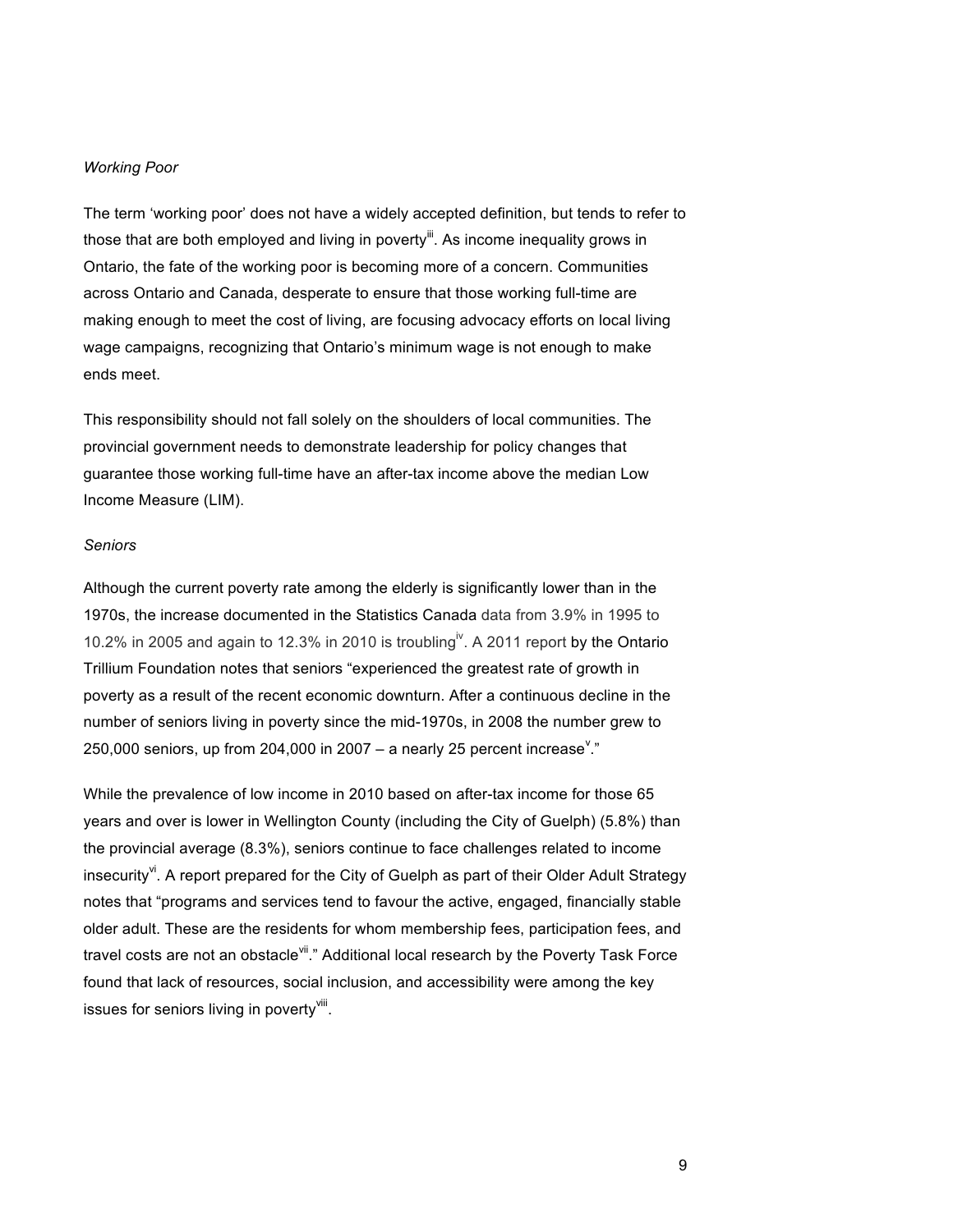## **The next Poverty Reduction Strategy must take action on the final recommendations from the Commission for the Review of Social Assistance in Ontario.**

From 2010 to 2012, considerable resources and efforts were put into reviewing social assistance in Ontario. The Commissioners appointed with the task, Francis Lankin and Munir Sheikh, visited communities across Ontario and heard from people with diverse perspectives on social assistance. For many, including past and current recipients of social assistance, being part of a meaningful consultation process inspired hope for a new and better system. When the Commissioners final report was released to the public earlier this year, there were criticisms, but they were outweighed by support for the overall vision.

The release of the 2013 Ontario Budget acknowledged and responded to some of the recommendations put forward by the Commission. In particular, the Poverty Task Force was pleased to see the province include attempts to address the depth of poverty experienced by social assistance recipients by increasing rates and changing rules on earning exemptions and asset limits.

While the changes included in the 2013 Ontario Budget were a step in the right direction, we strongly encourage the province to continue exploring the recommendations from the Commission and to take action to improve the overall social assistance system. The Government needs move beyond simply tweaking and making small improvements to the current social assistance system and fully embrace the transformational change to the system that is recommended by the Commission.

### **The Province must work collaboratively and foster engagement and partnerships with other sectors to end poverty in Ontario.**

The public sector cannot address all society's needs and expectations – nor should it. To prevent and eliminate poverty in Ontario, the public sector must work collaboratively and in partnership with the private and voluntary sector. The Regent Park Revitalization Plan, highlighted in *Renewing Ontario's Poverty Reduction Strategy: Consultation Handbook*, is a good example of how the Ontario government can work with community partners, business, and government to make positive change. As part of the next OPRS, the province must place more emphasis on leading and supporting innovative partnerships with other stakeholders, particularly the private sector.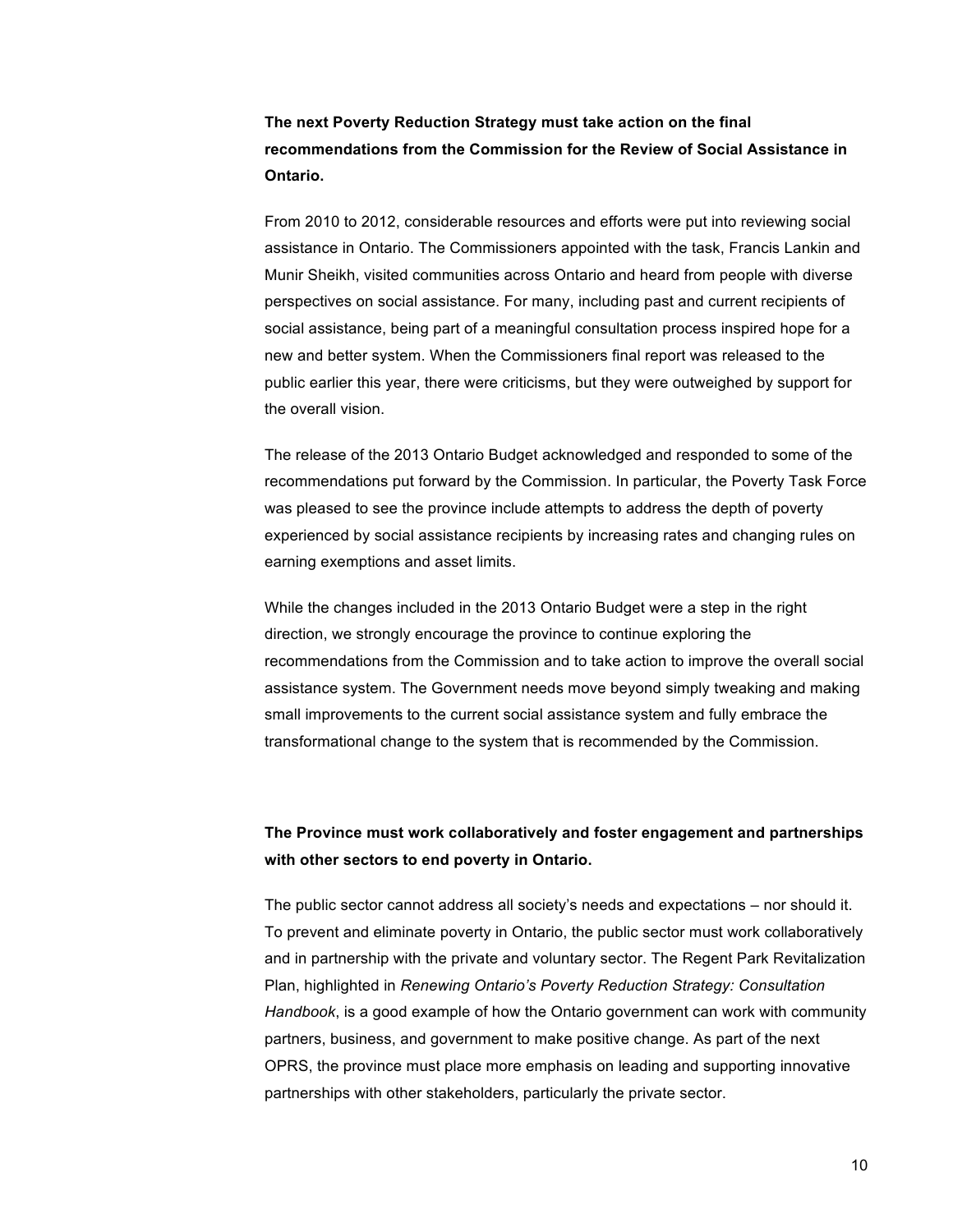The Poverty Task Force also supports the recommendations put forward by Ontario Campaign 2000 which state that the province:

- develop a strategy to advocate to Federal government for investments in income security, housing, health care, and other services; and
- work jointly with the other 7 provinces also committed to poverty reduction strategies<sup>ix</sup>.

Finally, we strongly encourage the provincial government to increase their capacity to integrate and coordinate service delivery and programs across ministries to ensure the most efficient and effective use of provincial resources.

content/uploads/OlderAdultStrategyReport.pdf

!!!!!!!!!!!!!!!!!!!!!!!!!!!!!!!!!!!!!!!!!!!!!!!!!!!!!!!

i Stapleton, J. & Bednar, V. (2011). "Trading places: single adults replace lone parents as the new face of social assistance in Canada." *The Mowat Centre for Policy Innovation*. Retrieved from **http://www.no.pdf/files/default/files/default/files/Stapleton.pdf/files/Stapleton.pdf/files/Stance in Ontario."** *Commission for the Review of Social Assistance in Ontario.* Retrieved from

http://www.mcss.gov.on.ca/documents/en/mcss/social/publications/social\_assistance\_review\_final\_report.pdf Stapleton, J., Murphy, B. & Xing, Y. (2012). "The working poor in the Toronto region." *Metcalf Foundation. http://metcalffoundation.com/wp-content/uploads/2012/02/Working-Poor-in-Toronto-Region-Summary-Report.pdf*

Conference Board of Canada (n.d.). "Elderly poverty." Retrieved from http://www.conferenceboard.ca/hcp/details/society/elderly-poverty.aspx

<sup>v</sup> McDonald, S. (2011). "Ontario's aging population: challenges & opportunities." *Ontario Trillium Foundation.*  Retrieved from http://www.otf.ca/en/knowledgeSharingCentre/resources/aging\_population.pdf

vi Statistics Canada. 2013. Wellington, CTY, Ontario (Code 3523) (table). National Household Survey (NHS) Profile. 2011 National Household Survey. Statistics Canada Catalogue no. 99-004-XWE. Ottawa. Released September 11, 2013.http://www12.statcan.gc.ca/nhs-enm/2011/dp-pd/prof/index.cfm?Lang=E (accessed September 22, 2013).

vii The Osborne Group (2012). "Older adult strategy for the City of Guelph." *Prepared for Community and Social Services, City of Guelph*. Retrieved from http://guelph.ca/wp-

Guelph & Wellington Task Force for Poverty Elimination (2012). "Older adults living on a low income." Retrieved from http://gwpoverty.ca/wp-content/uploads/2012/09/02.-OLDER-ADULTS-LIVING-IN-LOW-INCOME2.pdf

Ontario Campaign 2000 (2013). "Summary of Ontario campaign 2000 partner feedback on the poverty reduction strategy."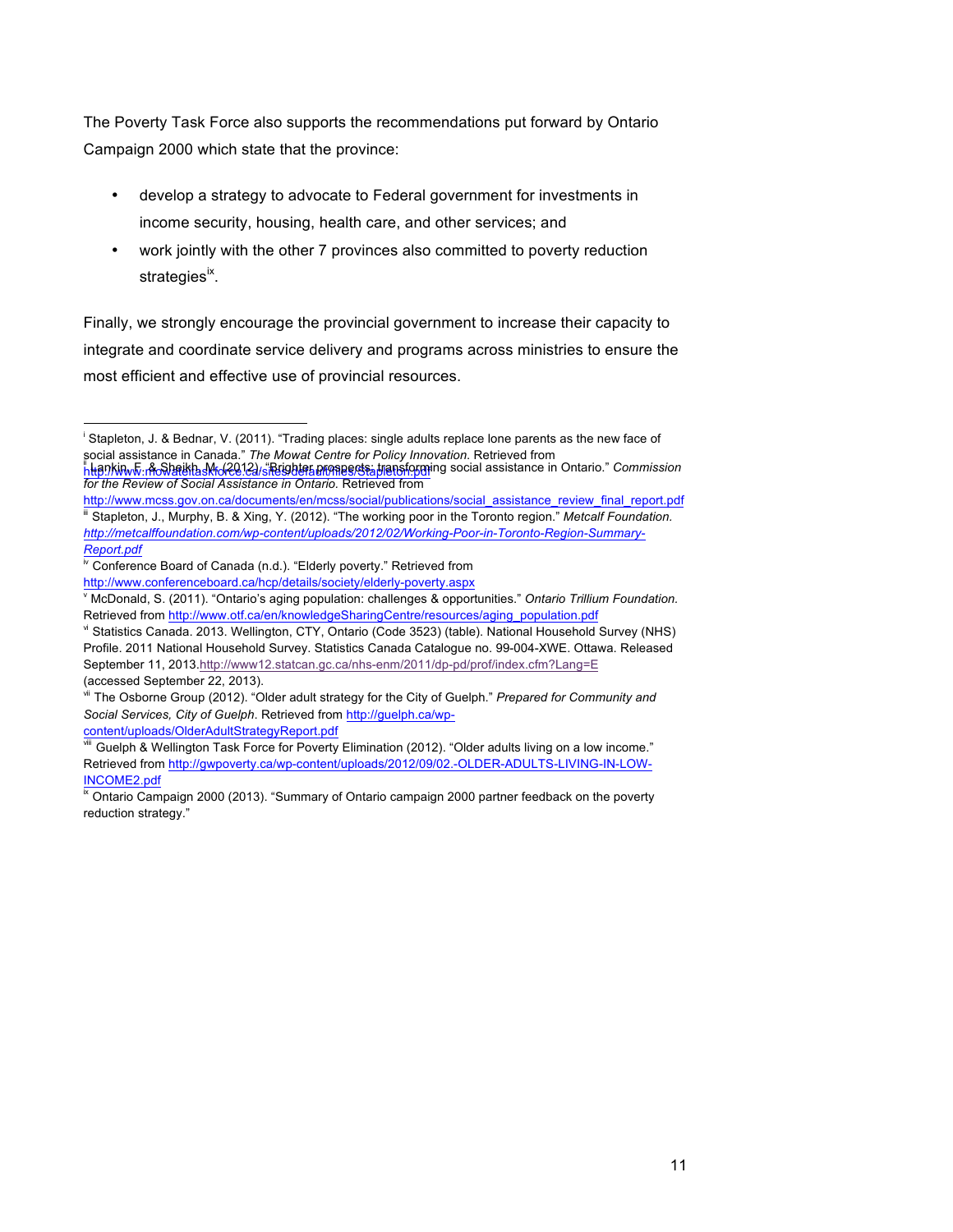# SECTION 3: PRIORITIES FOR ONTARIO'S NEXT POVERTY REDUCTION **STRATEGY**

## **Increase basic needs allowance for social assistance recipients and index rates to keep up with the cost of living**

In real (inflation-adjusted) dollar terms, social assistance and income support for persons with disabilities have declined significantly over the last generation. Social assistance rates are lower now than they were in the 1970s<sup>x</sup>. Twenty years ago, the single social assistance maximum in Ontario was \$663 a month. It will soon move up to  $$626$  a month this October<sup>xi2</sup>.

During community consultations for the Review of Social Assistance in Ontario, social assistance recipients and community stakeholders, including those that support those in poverty, consistently identified the inadequacy of social assistance rates as the top issue that needs to be addressed by the province. This message was incorporated into the recommendations that were put forward by the Commission in their final report, which aimed to address rate adequacy and methodology:

*"We recommend that the Province adopt a rational methodology to provide the necessary information for setting social assistance rates in a manner that aims to achieve a balance among three objectives: adequacy of rates to cover healthy food, secure housing, and other basic necessities; fairness between social assistance recipients and people with low-incomes who are working; and financial incentive to work xii."*

Additionally, the Commission identified single adults on Ontario Works as requiring additional support:

*"We recommend that, initially, the Province set the standard rate at \$100 per month over the rate, at the time of implementation, for a single adult renter receiving Ontario Worksxiii."* 

The 2013 Budget makes a commitment "to increase social assistance rates by one percent for adult Ontario Works recipients and people with disabilities receiving ODSP benefits" and to provide "single Ontario Works adults without children… an additional

!!!!!!!!!!!!!!!!!!!!!!!!!!!!!!!!!!!!!!!!!!!!!!!!!!!!!!!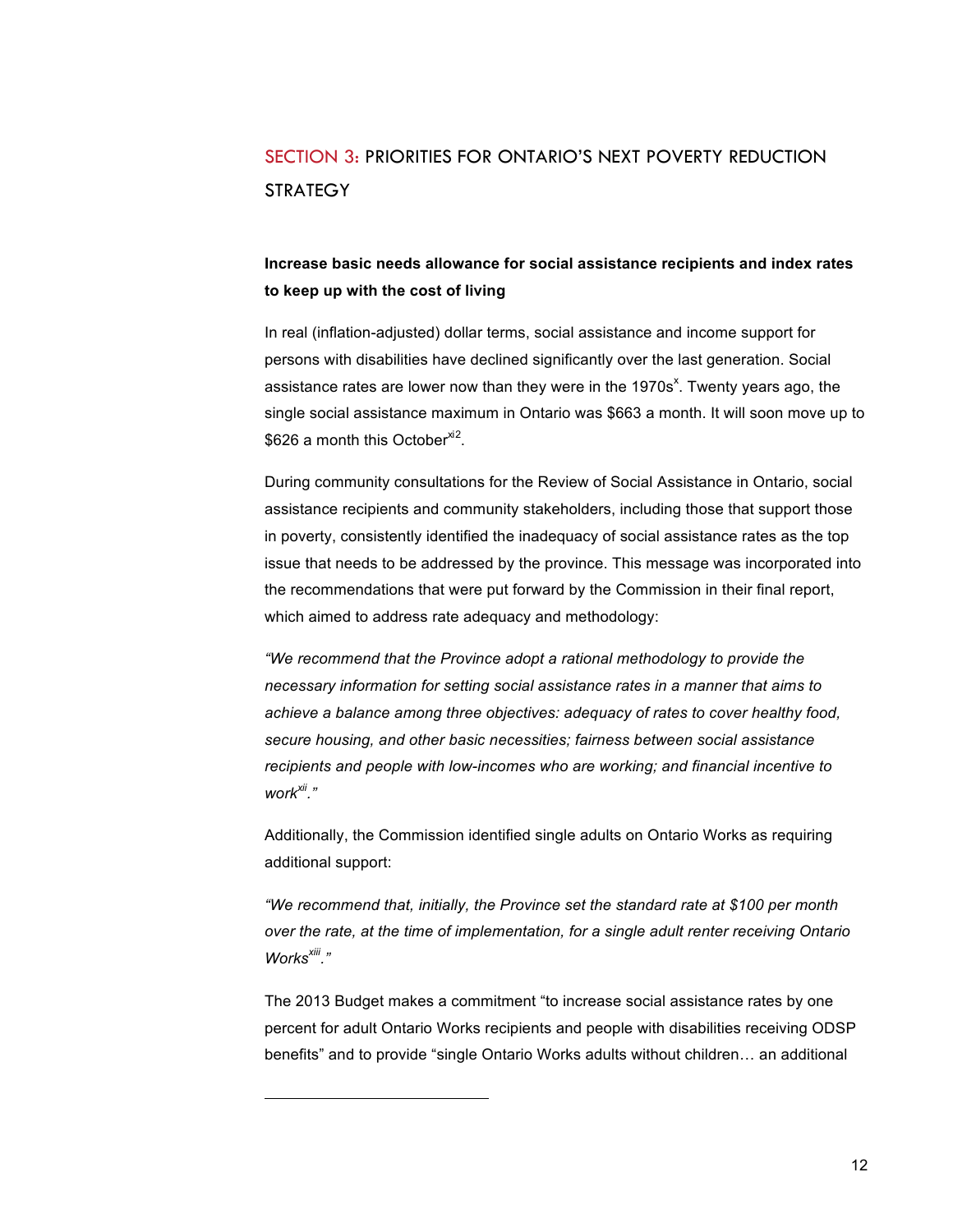top-up of \$14 per month<sup>xiv</sup>". Clearly the amount of the increase is not nearly enough to properly address the very low incomes of people receiving OW and ODSP. We strongly advocate that the basic needs allowance for social assistance recipients be immediately increased and indexed so that rates keep up with the cost of living. The final recommendations from the Commission for the Review of Social Assistance should guide this work.

## **Increase access to dental benefits for all low-income Ontarians, outside the social assistance system**

Research has consistently identified that the high costs of dental care can inhibit use by those with low income and/or inadequate dental insurance<sup> $\mathbf{x}$ </sup>. The Canadian Dental Hygienist Association reports that as a result of financial barriers, low-income families and individuals are nearly two times more likely to have worse dental outcomes when compared to those with higher incomes $^{xvi}$ .

As part of its first Poverty Reduction Strategy, the Ontario government announced a \$45-million dental fund for low-income families. This allowed one program (Children In Need of Treatment) to expand emergency dental care to children up to age 17 (from age 14).

As members of the Poverty Task Force, we are troubled by a recent editorial in the Toronto Star, which reported that money from the \$45-million dental fund has been quietly diverted to other areas. This includes \$15.4-million that has been shuffled into health promotion programs for the development of sports, healthy communities and antismoking campaigns<sup>xvii</sup>. In the meantime, low-income adults and seniors remain without any provincially funded dental benefits, aside from limited benefits available to recipients of the Ontario Disability Support Program (ODSP), and to a lesser extent, Ontario Works (OW).

Lack of affordable dental care, particularly preventative care, for low-income Ontarians needs to be immediately addressed. As part of Ontario's next poverty reduction strategy, we are calling on the provincial government to immediately extend access to dental benefits currently received by ODSP recipients to all low-income Ontarians, outside the social assistance system. Longer-term, we recommend that dental health care be covered under the Ontario Health Insurance Plan (OHIP) to ensure equal access to proper oral care.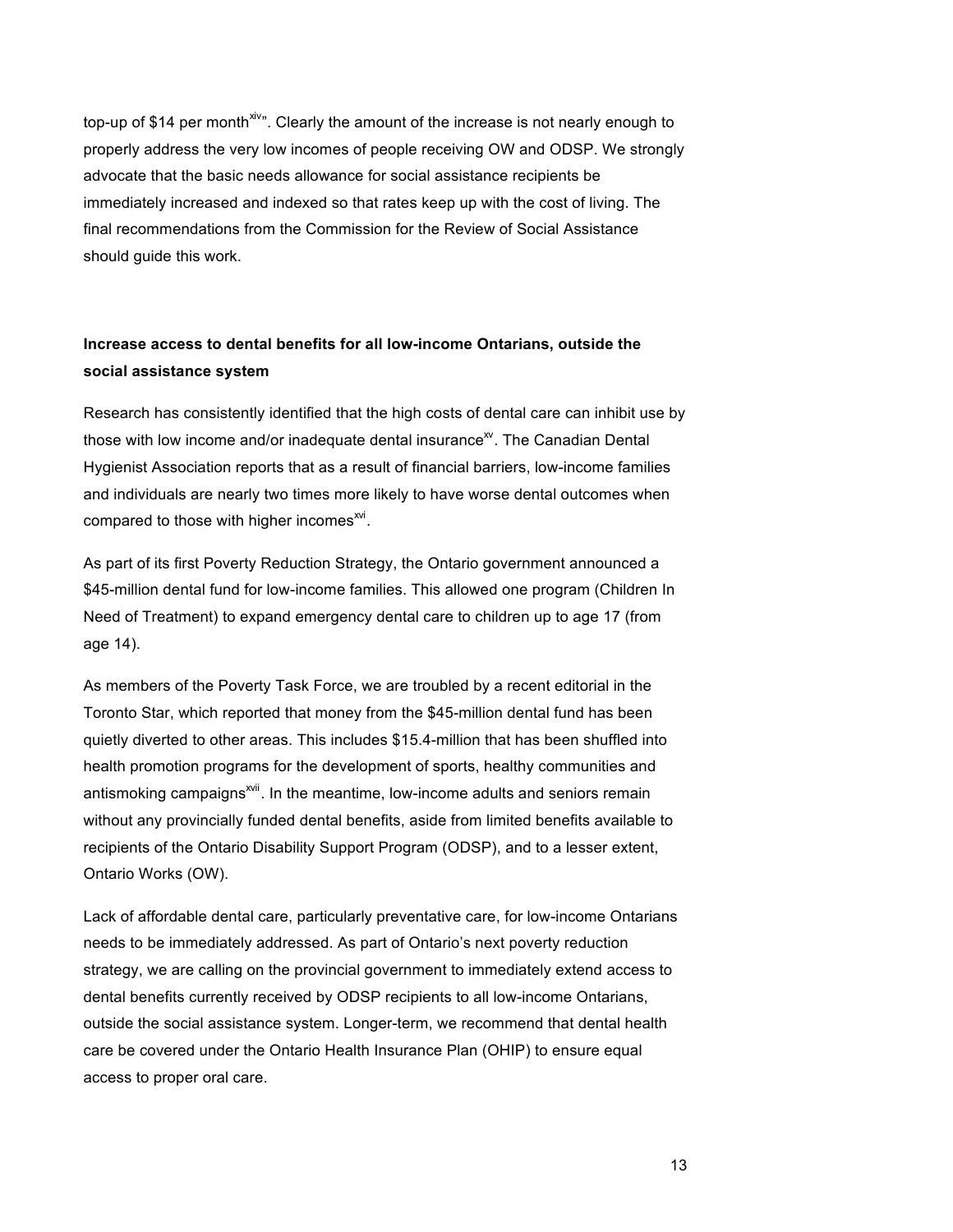#### **Develop and implement a housing benefit for low-income Ontarians**

The Ontario Non-Profit Housing Association asserts that, as a province, we "face a staggering and worsening shortage of affordable housing<sup>xviii</sup>." Without affordable housing, low-income Ontarians are without enough money to meet their basic needs, including food, clothing, and health costs. A recent need and demand study for 2006 to 2011 found "affordable market rent options for tenant households with incomes in the bottom 20% income levels are virtually non-existent in the Wellington area (5%) and the Guelph area (less than  $1\%$ )<sup>xix</sup>.

While Ontario's Long-Term Affordable Housing Strategy has invested considerable funding to a range of initiatives that ensure families in need have access to housing, further investments are required to respond to short-term needs and to address the need for a housing-related income program for the working poor.

In November 2008, an Ontario Housing Benefit proposal was submitted to the Province of Ontario by a coalition of industry and community organizations, led by the Daily Break Food Bank<sup> $x$ </sup>. The proposed benefit would be paid directly to low-income individuals and families in order to help close the gap between household income and the amount paid in rent<sup> $\alpha$ *i*</sup>. The idea of a housing benefit was again raised in 2012 in the final report from the Commission for the Review of Social Assistance in Ontario, which recommended that the benefit "be available to all people with low-incomes, not exclusively to social assistance recipients<sup>xxii</sup>."

Addressing the lack of supply of affordable housing needs be done as part of Ontario's next Poverty Reduction Strategy. We call on the provincial government to develop and implement a Housing Benefit for low-income Ontarians, as one part of a broader solution to tackle housing-related poverty.

## **Address the need for both appropriate supply and mix of housing options across the continuum.**

Affordable housing is a crucial foundation for any poverty alleviation strategy. Housing affordability is increasingly out of reach for many low and modest income Ontarians, waiting lists are long, and vacancy rates are getting lower. A Report of the Ontario Common Front notes that Ontario has the highest housing costs of any province and the worst record among all the provinces in terms of affordable housing investments<sup> $xiii$ </sup>.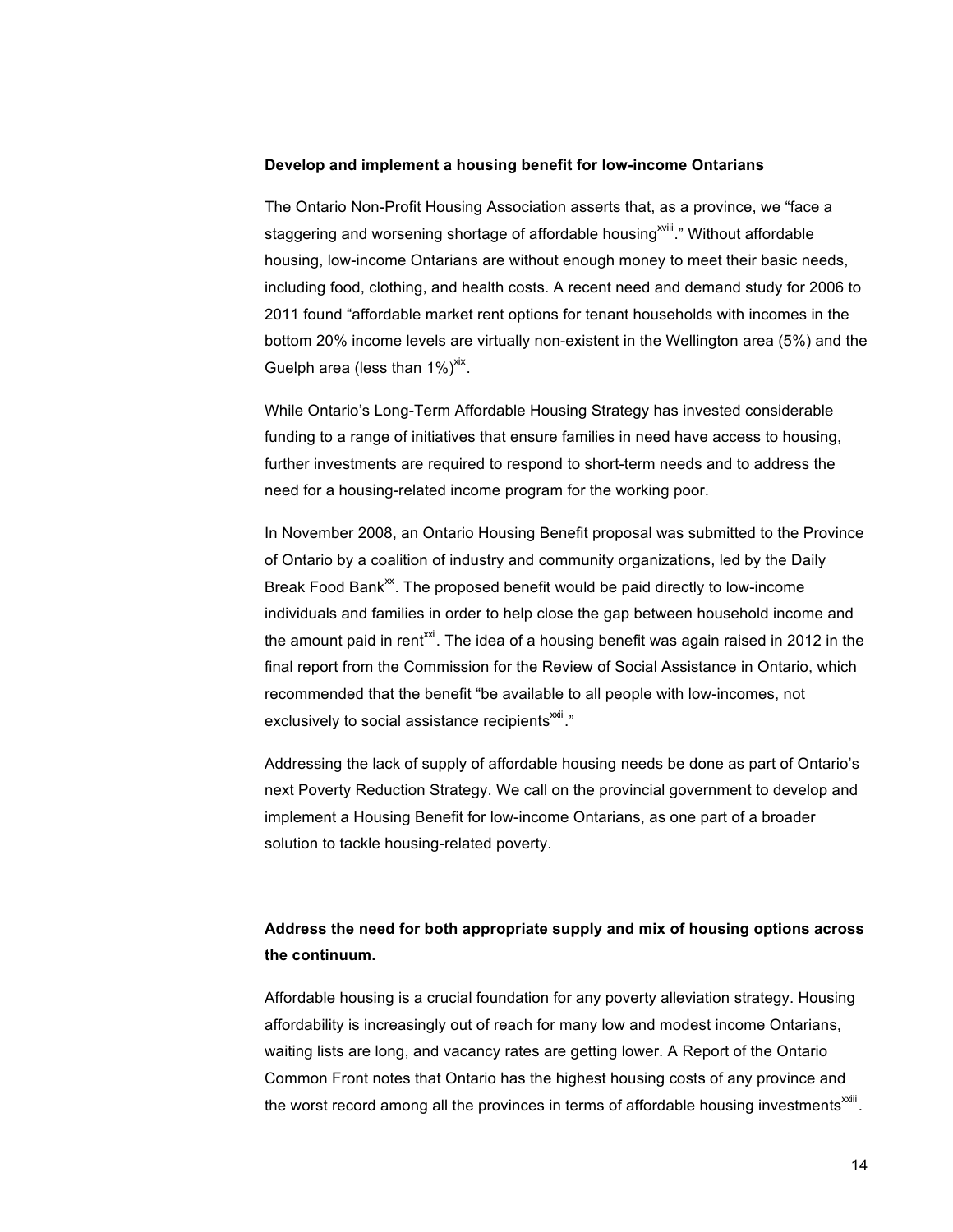As a result, in 2005, 20% of all households in Ontario were paying 50% or more of their income on rent. This includes 24% of all single parent families and 26% of individuals<sup>xxiv</sup>. Given these numbers, it should be no surprise that 65% of Ontarians accessing food banks are paying market rent $x^2$ .

A recent need and demand study in Guelph and Wellington demonstrates that housing supply and options are a major issue in our community. The report notes that "affordable market rent options for tenant households with incomes in the bottom 20% income levels are virtually non-existent in the Wellington area (5%) and the Guelph area (less than  $1\%$ )<sup>xxi</sup>." The report also notes, "no new permanent social housing (geared-to-income housing) has been built since 1995 due to lack of sustainable capital and operating funding from senior levels of government<sup>xxvii</sup>."

The PTF strongly encourages the province to address the need for both appropriate supply and mix of housing options along the continuum as part of the next OPRS. This includes meeting the need for "the development of new affordable accommodations, the preservation of the existing market rental and social housing stock (from going private market), and maintenance and capital repairs to aging social housing units<sup>xxviii</sup>."

**Increase the minimum wage at 6-month intervals until it reaches \$13 per hour at by 2016. Starting in 2016, tie the minimum wage to 50% of Average Weekly Earnings and update annually.** 

As part of the review of social assistance in Ontario, the Commission made final recommendations related to the upcoming review of minimum wage. The Commissioner's called on the province to "link changes in the minimum wage to Ontario's economic performance, labour market outcomes, and earnings distribution, so that the minimum wage can be used as an appropriate reference wage in the methodology for setting social assistance rates<sup>xxix</sup>."

A recent report from the Ontario Chamber of Commerce (OCC) agreed that the minimum wage should be tied to an economic indicator and suggested the Consumer Price Index (inflation)<sup>xxx</sup>. The OCC also warns members of the Ontario government appointed Minimum Wage Advisory Panel to consider the impacts that significant and one-off hikes in the minimum wage have on business and employment.

The PTF carefully reviewed the recommendations put forward by the Commission, the OCC, and campaigns such as "Raise the Minimum Wage," which calls for an increase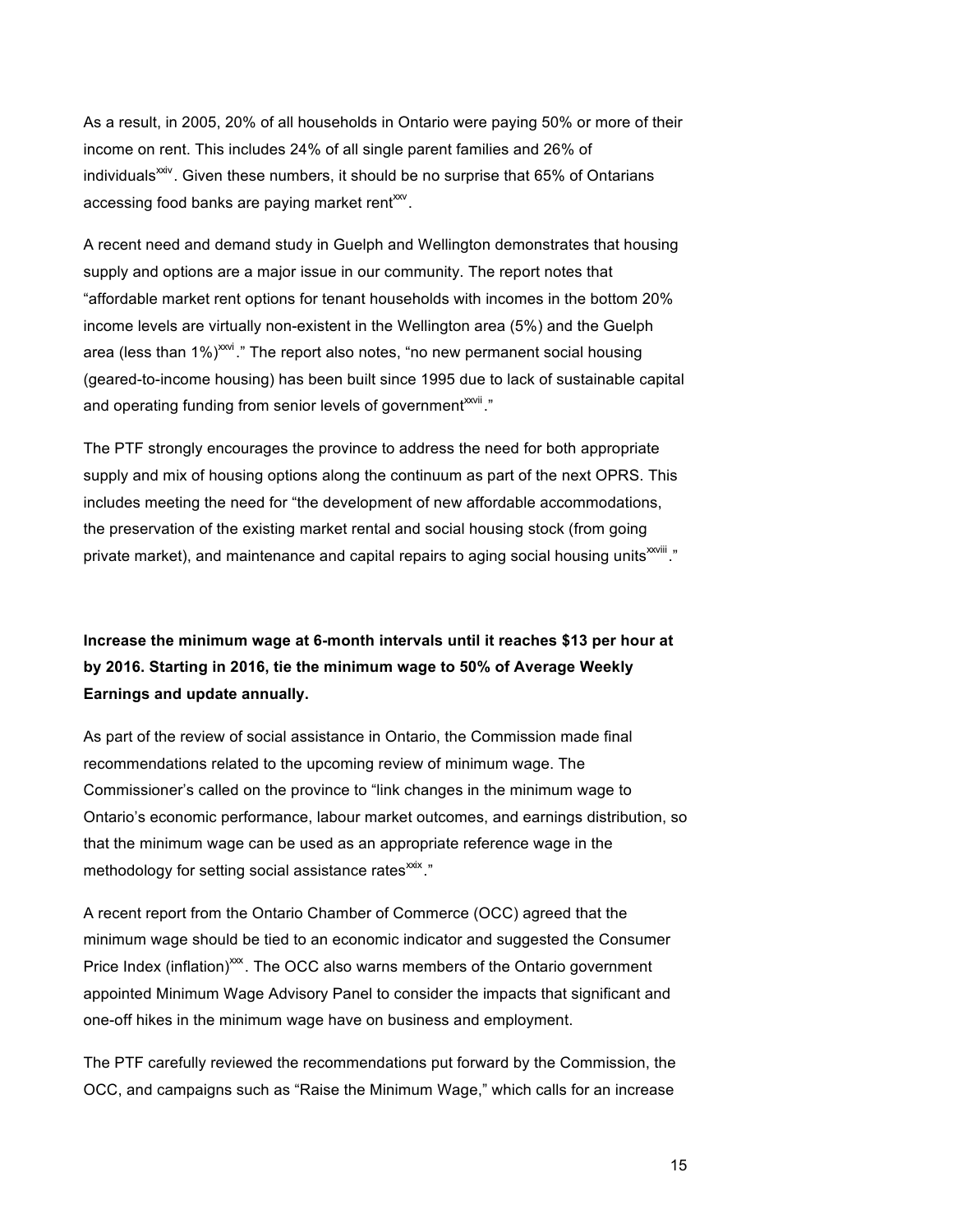to \$14 per hour. After some analysis the PTF recommends that the next OPRS include a plan to increase the minimum wage at 6-month intervals until it reaches \$13 per hour by 2016. Starting in 2016, tie the minimum wage to 50% of Average Weekly Earnings and update annually.

!!!!!!!!!!!!!!!!!!!!!!!!!!!!!!!!!!!!!!!!!!!!!!!!!!!!!!!

for 2006 to 2011." Retrieved from

<sup>x</sup> The Ontario Common Front (2012). "Falling behind: Ontario's backslide into widening inequality, growing poverty and cuts to social programs." Retrieved from http://www.weareontario.ca/wp-content/uploads/OCF-RPT-FallingBehind-20120829.pdf<br>
xi Stapleton, J. (2013). "Bringing it back home: inflation, poverty lines and social assistance rates." Open

Policy. Retrieved from http://openpolicyontario.com/bringing-it-all-back-home-inflation-poverty-lines-and-social-assistance-rates/

<sup>&</sup>lt;sup>xii</sup> Lankin, F. & Sheikh, M., 2012.<br><sup>xii</sup> Lankin, F. & Sheikh, M., 2012.<br><sup>xiv</sup> Ministry of Finance (2013) "2013 Ontario Budget." Retrieved from<br><u>http://www.fin.gov.on.ca/en/budget/ontariobudgets/2013/</u>

Grignon, M., Hurley, J., Wang, L. & Allin, S. "Inequity in a market-based health system: evidence from Canada's dental sector." Centre for Health Economics and Policy Analysis, McMaster University. Retrieved from: http://chepa.org/docs/working-papers/chepa-wp-08-0584DC0C887FF2.pdf

<sup>&</sup>lt;sup>xxi</sup> Schumann, R. (2013). "Living wage series: living wage and oral health." Guelph & Wellington Task Force for Poverty Elimination.

<sup>&</sup>quot;Ontario should stop siphoning money from dental fund for poor: Editorial." April 01, 2013. Toronto Star. Retrieved from

http://www.thestar.com/opinion/editorials/2013/04/01/ontario\_should\_stop\_siphoning\_money\_from\_dental\_fu nd\_for\_poor\_editorial.html

Ontario Non-Profit Housing Association & Co-operative Housing Federation of Canada – Ontario Region (2013). "Where's home?" Retrieved from:

http://www.onpha.on.ca/AM/Template.cfm?Section=Where\_s\_Home&Template=/CM/ContentDisplay.cfm&ContentID=14520<br>ntentID=14520

County of Wellington (October 2012). "Interim summary of findings and conclusions of the need and demand study fro 2006 to 2011." Retrieved from<br>http://www.wellington.ca/en/socialservices/resources/housingreport2012.pdf

Daily Bread (November 2008). "A housing benefit for Ontario: One housing solution for a poverty reduction strategy." Retrieved from http://openpolicyontario.com/wordpress/wpcontent/uploads/2012/09/housing\_benefit\_ontario\_20081002.pdf<br>
Wellington-Guelph Housing Committee (2013). "Closing the gap: a housing benefit for Ontario."

xxii Lankin, F. & Sheikh, M., 2012.<br>
xxii Lankin, F. & Sheikh, M., 2012.<br>
xxii A Report of the Ontario Common Front (2012). "Falling behind: Ontario's backslide into widening

inequality, growing poverty and cuts to social programs." Retrieved from http://www.weareontario.ca/wp-<br>content/uploads/OCF-RPT-FallingBehind-20120829.pdf<br><sup>36V</sup> A report of the Ontario Commes Frest, 2012

 $\frac{x}{200}$  A report of the Ontario Common Front, 2012.<br>  $\frac{x}{200}$  Food Banks Canada (2012). "Hunger count 2012." Retrieved from

http://foodbankscanada.ca/getmedia/3b946e67-fbe2-490e-90dc-4a313dfb97e5/HungerCount2012.pdf.aspx<br><sup>xxvi</sup> County of Wellington (2012). "Interim summary of findings and conclusions of the need and demand study

http://www.wellington.ca/en/socialservices/resources/housingreport2012.pdf<br><sup>380ff</sup> County of Wellington, 2012.

xxvii County of Wellington, 2012. xxviii Grodzinski, E., Londerville, J. & Sutherns, R. (2013). "Housing and homelessness plan for the Wellington and Guelph CMSM area: discussion paper." County of Wellington. Retrieved from

http://www.wellington.ca/en/socialservices/resources/hhpdiscussionpaperfeb62013.pdf <sup>xxix</sup> Lankin, F. & Sheikh, M., 2012.<br><sup>xxx</sup> Ontario Chamber of Commerce (2013). "The business perspective on how to set Ontario's minimum

wage." Retrieved from http://occ.on.ca/assets/Minimum-Wage\_Web\_final.pdf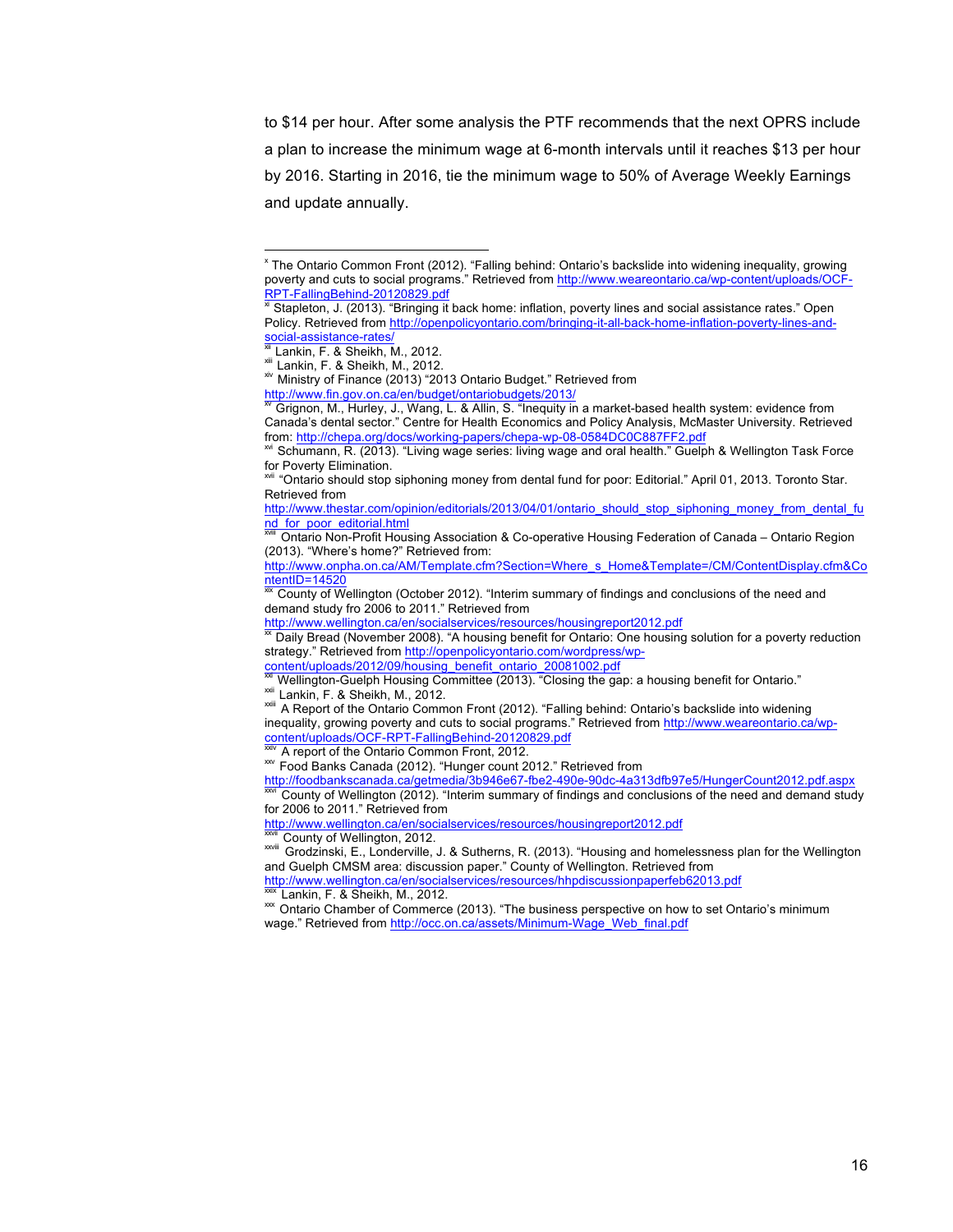### SECTION 4: FIVE QUESTIONS FROM CONSULTATION HANDBOOK

Included the publication released by the provincial government, *Renewing Ontario's Poverty Reduction Strategy: Consultation Booklet*, are five questions for consideration. We asked members of the PTF to respond to the five questions and have summarized their responses below (full answers available in Appendix 3).

## **1. Looking back over the last five years of Ontario's first Poverty Reduction Strategy, what worked well? What can we do differently moving forward?**

The overwhelming majority of responses acknowledged and applauded the first OPRS as a good starting point. However, members of the PTF are calling on the province to take more risks and be more innovative in the next strategy and make the next five years about preventing and eliminating poverty, not just reducing. More perspectives on this approach could have been collected if the province engaged in a more thorough consultation process.

### **2. Our first strategy focused on children. Going forward, should we continue to have a specific focus? If so, who or what should our focus be?**

Again, respondents acknowledged the positive impacts that the first OPRS had on children and their families. However, many suggested that the focus should be broadened to include other groups, particularly single adults, single parent families, and seniors, who have not benefited from the first OPRS and are falling behind. However, this does not suggest that the province develop a "one size fits all" strategy, but rather looks at a more holistic approach that acknowledges different approaches for different groups.

A number of members recommended that the province develop the next OPRS by considering the direct, indirect, and societal costs of poverty. This understanding needs to guide provincial decision-making and that the province needs to help build this understanding with the public.

Finally, the next OPRS must acknowledge the role that others have to play in preventing and eliminating poverty. It is up to the province to demonstrate leadership and to support collaborative partnerships, particularly with the private sector, to encourage participation and to demonstrate the role of collective impact.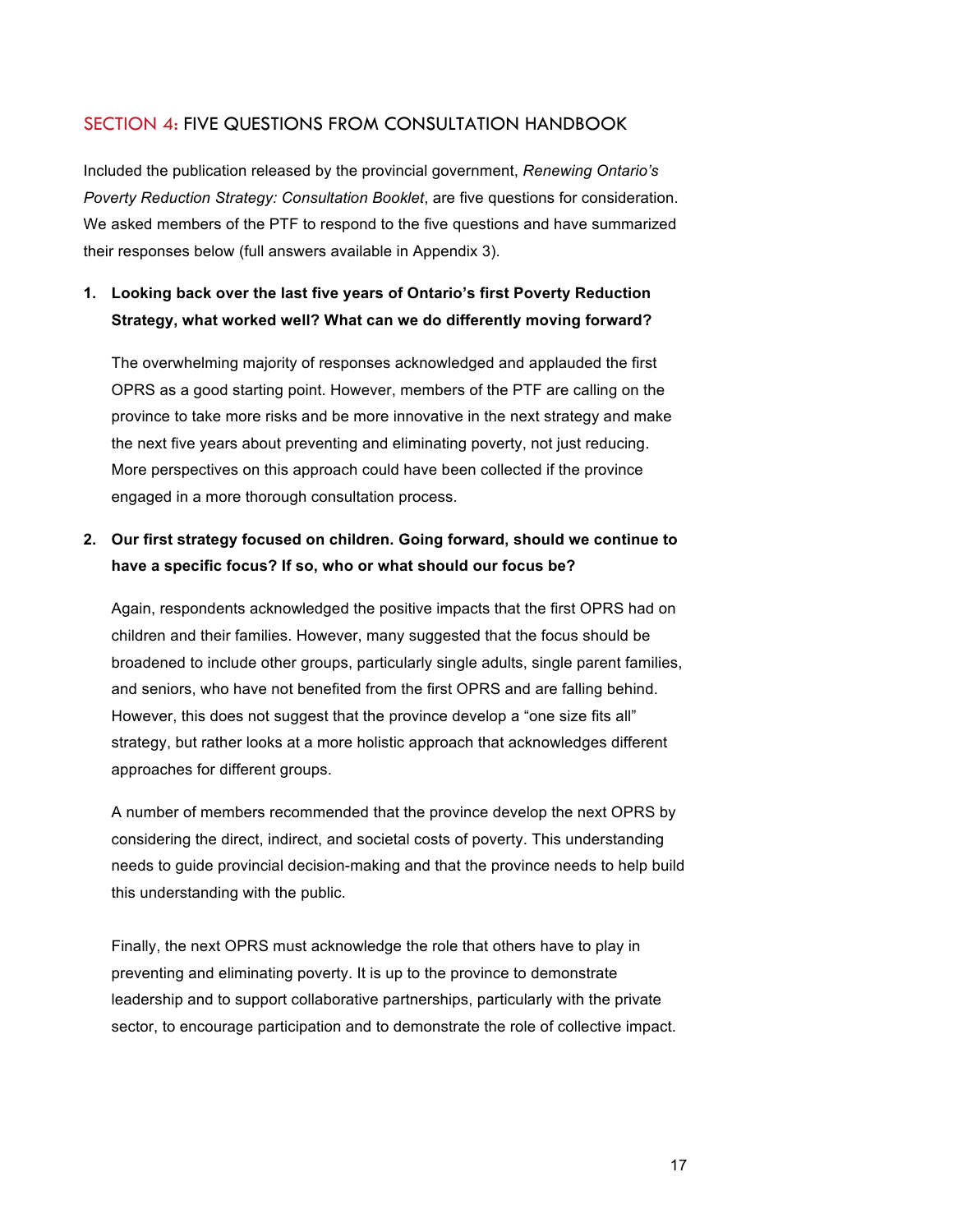**3. What is the most important thing the Government of Ontario can do to help reduce poverty? Is there an initiative we implemented as part of the first Strategy that we should revisit?** 

The PTF recognizes the positive impact that the Ontario Child Benefit had and suggests that moving forward, more tax benefits be delivered outside the social assistance system and directly to recipients through the tax system.

In line with the priority issues highlighted earlier in this submission, members of the PTF suggested the next OPRS focus on the following:

- Raising the minimum wage
- Increasing taxes on non-essential services/high incomes
- Raising social assistance rates
- Investing in affordable housing
- Investing in high quality universal child care
- Increasing access to health benefits
- Increasing access to high quality employment opportunities
- Increasing access to and integration of training and skills programs

Overall, we need a comprehensive strategy to ensure that people have access to safe, affordable, and secure housing, healthy food, and adequate income.

**4. How can all levels of government, community groups, the private sector, and other stakeholders work together to better address the barriers that keep people from getting out of poverty (e.g., access to: employment, education, child care, supports, etc.)?**

The responses collected from PTF members to this question reflect the recommendation made earlier in this report that the Province must work collaboratively and foster engagement and partnerships with other sectors to end poverty in Ontario. In particular, it was noted that there is a need to eliminate silos that exist within programs offered through various ministries. Integration could save money that could be used more appropriately.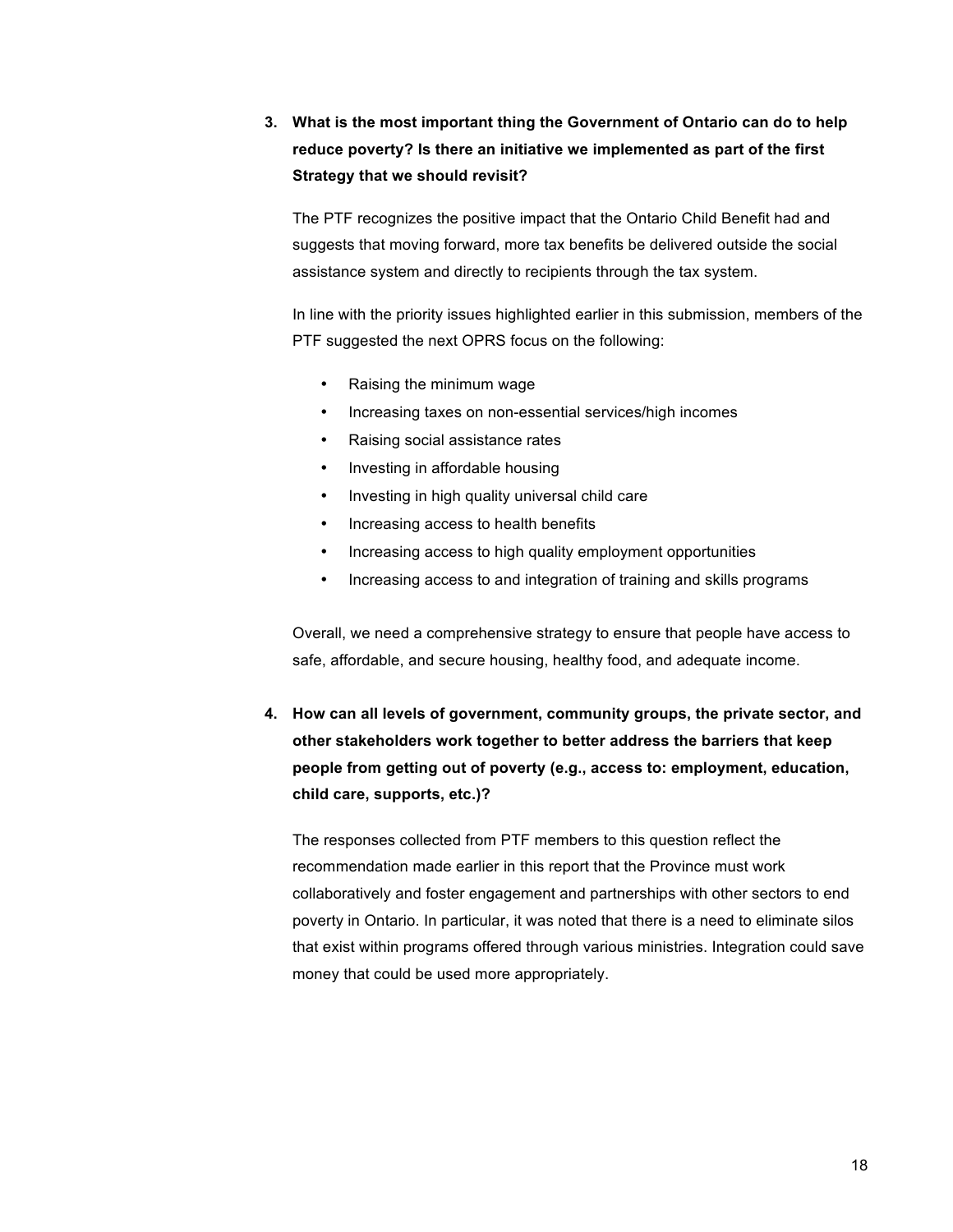## **5. When it comes to reducing poverty in Ontario, what would success look like 15 years from now?**

Fifteen years down the road, families and individuals should have enough income and resources to afford healthy food, safe and secure housing, and to support their children to reach their full potential. This requires moving from charity-based approaches of service delivery, toward a holistic, inclusive and strength based approach that focuses on skill building and engagement. If the vision articulated above were to be a reality in fifteen years, then we would also assume that we would no longer need food banks and instead, envision community food hubs that focus on empowerment through skill-building and inclusive programs such as community gardens and kitchens.

One tool that the provincial government may want to consider in order to track impacts of the OPRS, is the Canadian Index of Wellbeing. Other communities, including the City of Guelph, have adopted the index to measure stability and change in the wellbeing of community members over time. This tool may help the provincial government develop a more comprehensive understanding of wellbeing in Ontario, in addition to the Low-Income Measure.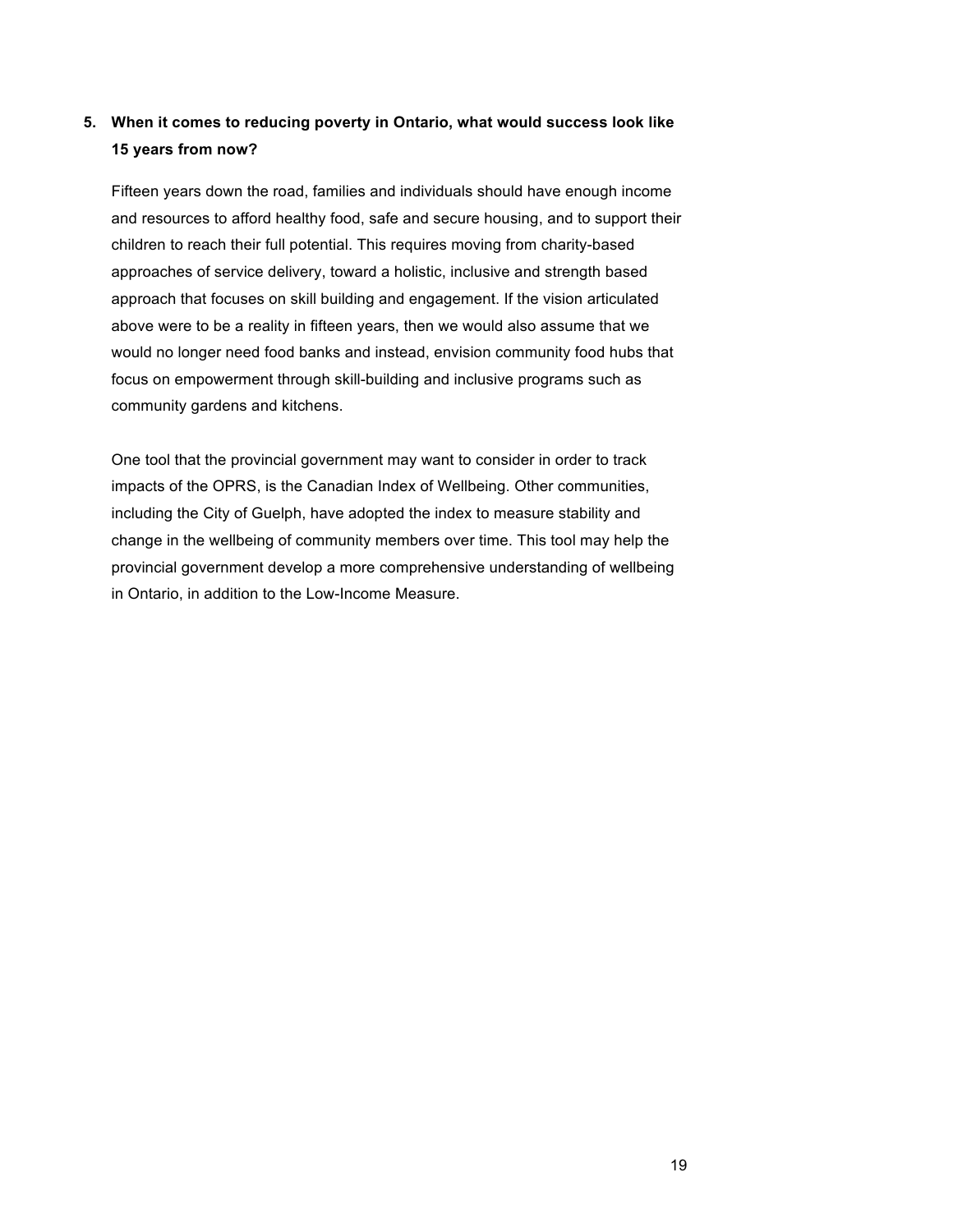### **REFERENCES**

County of Wellington (October 2012). "Interim summary of findings and conclusions of the need and demand study fro 2006 to 2011." Retrieved from http://www.wellington.ca/en/socialservices/resources/housingreport2012.pdf

Daily Bread (November 2008). "A housing benefit for Ontario: One housing solution for a poverty reduction strategy." Retrieved from http://openpolicyontario.com/wordpress/wpcontent/uploads/2012/09/housing\_benefit\_ontario\_20081002.pdf

Grignon, M., Hurley, J., Wang, L. & Allin, S. "Inequity in a market-based health system: evidence from Canada's dental sector." Centre for Health Economics and Policy Analysis, McMaster University. Retrieved from: http://chepa.org/docs/workingpapers/chepa-wp-08-0584DC0C887FF2.pdf

Lankin, F. & Sheikh, M. (2012). "Brighter prospects: transforming social assistance in Ontario." Commission for the Review of Social Assistance in Ontario. Retrieved from http://www.mcss.gov.on.ca/documents/en/mcss/social/publications/social\_assistance\_r eview\_final\_report.pdf

Ministry of Finance (2013) "2013 Ontario Budget." Retrieved from http://www.fin.gov.on.ca/en/budget/ontariobudgets/2013/

Ontario Non-Profit Housing Association & Co-operative Housing Federation of Canada – Ontario Region (2013). "Where's home?" Retrieved from: http://www.onpha.on.ca/AM/Template.cfm?Section=Where\_s\_Home&Template=/CM/C ontentDisplay.cfm&ContentID=14520

Ontario should stop siphoning money from dental fund for poor: Editorial." April 01, 2013. Toronto Star. Retrieved from http://www.thestar.com/opinion/editorials/2013/04/01/ontario\_should\_stop\_siphoning\_m oney from dental fund for poor editorial.html

Schumann, R. (2013). "Living wage series: living wage and oral health." Guelph & Wellington Task Force for Poverty Elimination.

Stapleton, J. (2013). "Bringing it back home: inflation, poverty lines and social assistance rates." Open Policy. Retrieved from http://openpolicyontario.com/bringing-itall-back-home-inflation-poverty-lines-and-social-assistance-rates/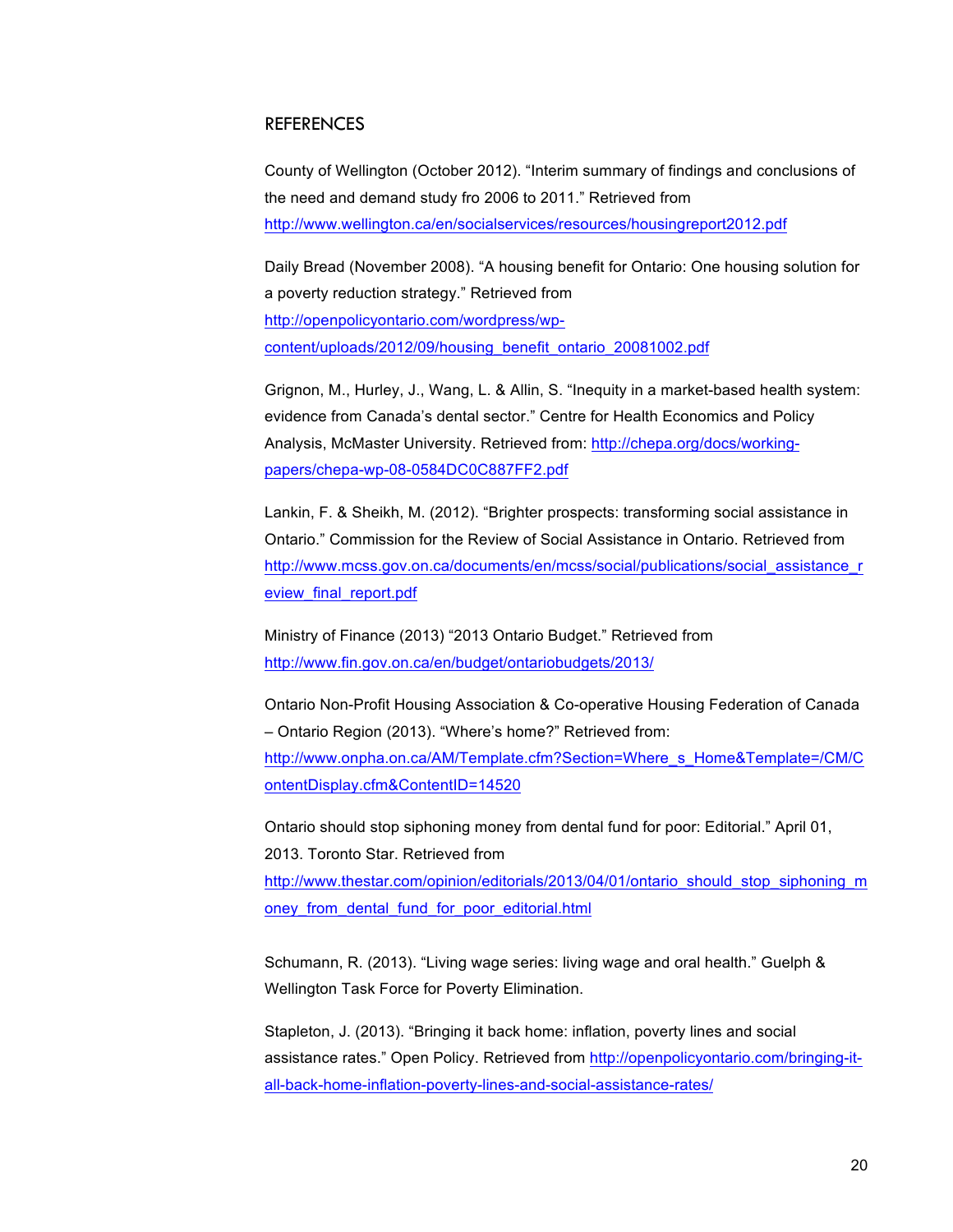The Ontario Common Front (2012). "Falling behind: Ontario's backslide into widening inequality, growing poverty and cuts to social programs." Retrieved from http://www.weareontario.ca/wp-content/uploads/OCF-RPT-FallingBehind-20120829.pdf

Wellington-Guelph Housing Committee (2013). "Closing the gap: a housing benefit for Ontario."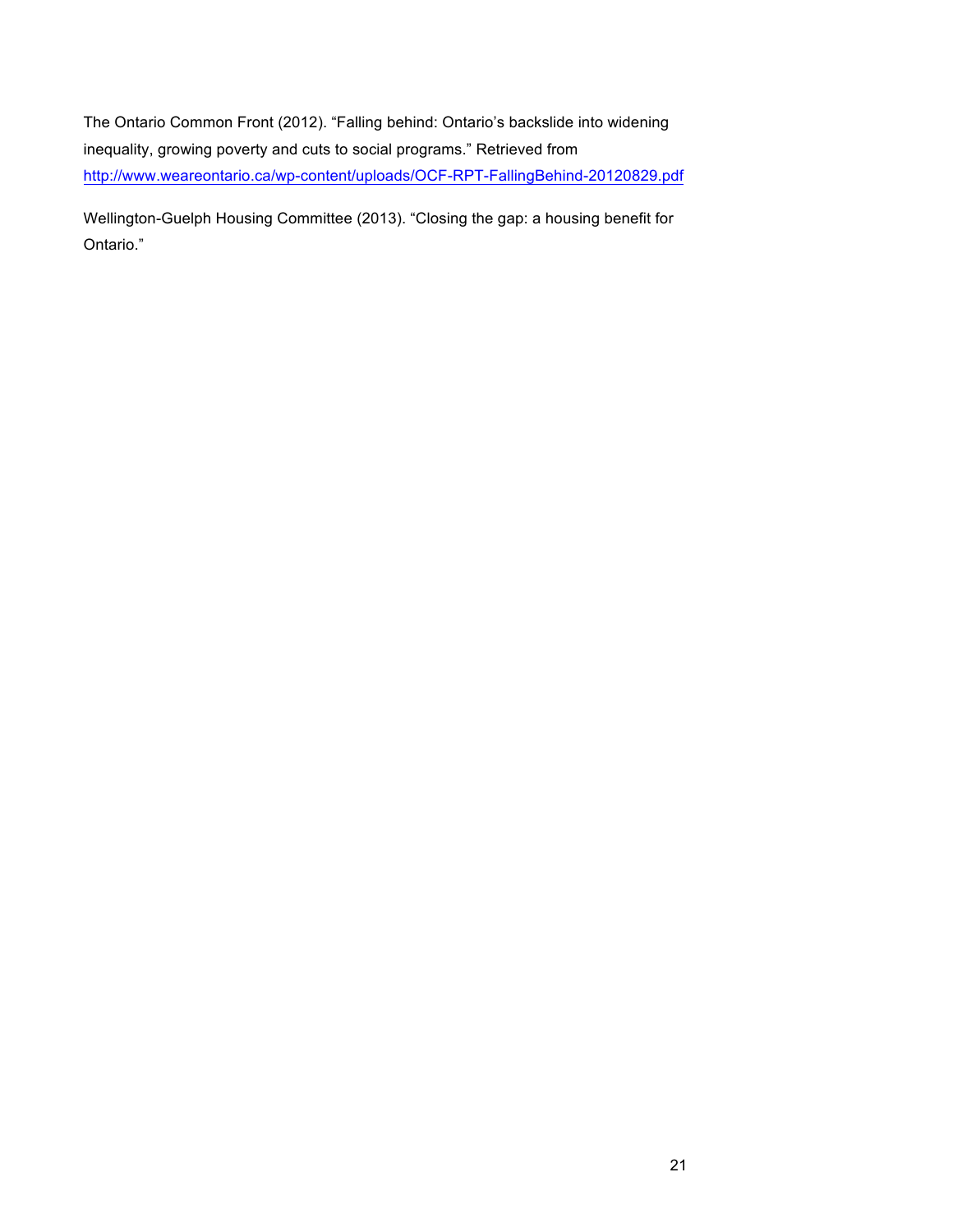# APPENDIX 1: FEEDBACK FROM COMMUNITY MEMBERS WITH LIVED EXPERIENCE OF POVERTY

#### **Tell us a bit about yourself and your experience living in poverty.**

First of all, I never expected to find myself living in poverty. I did everything right completing post secondary education and working for over 20 years in a field I loved. Then I was downsized out of 2 jobs within a 10 year period and at age 56 found no one wanted to hire me. Then I became physically unable to work and my health, both physically and mentally, began a downward spiral. The social assistance programs treated individuals requiring assistance with complete disrespect and blame - as if I was personally trying to cheat the system. That has not changed. Information collection is intrusive and never ending. The health care system is another nightmare if you are poor. I simply do not want to be old, sick and poor in this province. The services I need I cannot get. If you are poor there is no choice; you simply take what is offered. It is totally demoralizing and degrading. A friend once told me you could always identify someone living on social assistance because their teeth were either a mess or missing. Lack of dental care is a major problem.

I am 60, on cpp disability and am a diabetic. My income is approximately \$ 11,000 a year. In order to eat healthy, specifically for a specialty diet for diabetes, and then paying the bills, it leaves me with very little money for anything else. I have 11 grandchildren and I can no longer even afford to buy them a Christmas present, which for a grandmother is heartbreaking. I think that about says it all.

The challenges have been many living in poverty. What seems the most challenging has been the acceptance that tax payers are willing to accept that potentialities of amazing people on the fringe are being neglected. I am grateful this task force exists. Feel free to google>>> another side of center wellington <<<< I feel many of my challenges have been expressed in this short film prepared by the Center Wellington Social Justice Commitee.

I have almost been able to find work,but due to unforeseen cirumstances found myself unemployed-right at the beginning of the recession a few years ago. Because I was in the service industry,my EI benifits did'nt help much,and when they ran out I was in real trouble. I cashed in an RRSP which was the only savings I had but that was a very short term solution. If it werent for good friends I would have been without hydro,gas,or even a place to live.

I've lived in poverty as a single mom, an addict and a recovered addict. I'm on ODSP for Crohn's disease and struggle monthly to pay rent, hydro, food and phone bills. I see people losing housing as they just can't afford it. OW rates are abysmally low, food banks have become necessities and those working minimum wage jobs live in poverty.

I have been continually degraded and humiliated through the social services system. The system rapes you of your dignity and treats you like a criminal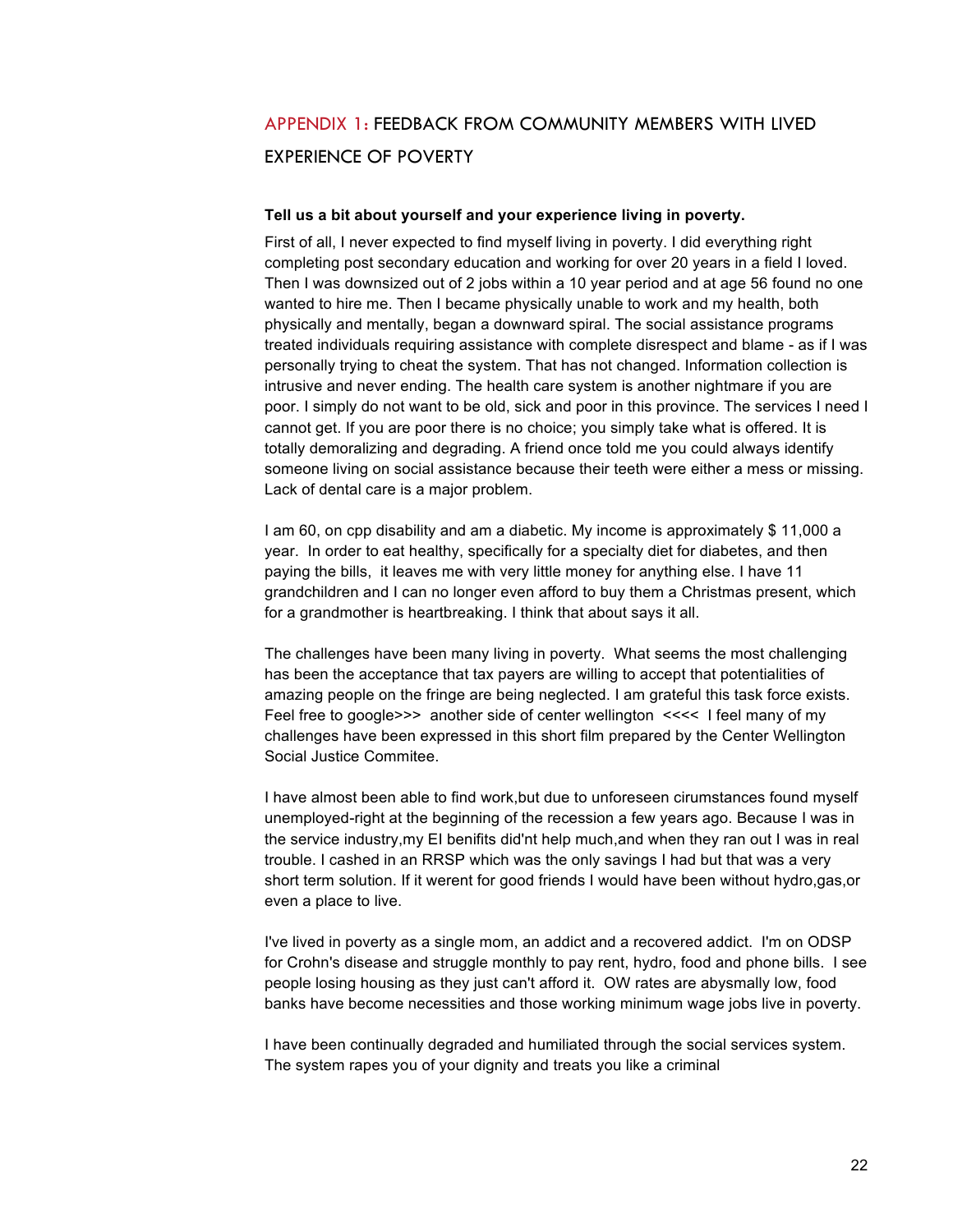I am currently on ontario works only getting 600 a month having to pay more than three quarters of the rent leaving me with nothing . I'm going to physio therapy 3 days a week for my shoulder I applied for disability but they said I didn't meet her standards so I have to do an internal review .

**According to the Ontario government, in the first three years, the Poverty Reduction Strategy managed to lift 47,000 children and their families out of poverty. Some key achievements under Breaking the Cycle include:** 

- **Investing approximately \$1 billion to provide the Ontario Child Benefit to over 950,000 children in 510,000 families**
- **Supporting child care modernization by investing more than \$1 billion in 2013-14 in the child care sector**
- **Launching Open Minds, Healthy Minds: Ontario's Comprehensive Mental Health and Addictions Strategy with an annual investment of \$93 million to help as many as 50,000 kids and their families**
- **Supporting an additional 13,000 young people with an investment of \$20 million through the Youth Action Plan**
- **Providing nearly 33,000 children and young people, who may have otherwise gone untreated, are receiving free dental care through Healthy Smiles Ontario > Investing \$17.9 million annually to provide over 690,000 students with healthy food through the Student Nutrition Program**
- **Completing a review of Social Assistance programs**
- **Continuing to implement full-day kindergarten by investing \$963 million in the 2013-14 school year to support 184,000 students**
- **Making postsecondary education more accessible by taking 30 per cent off tuition for students of low and middle-income families and through major investments in student financial aid. In the 2012-13, the Ontario Student Assistance Program issued about \$1.5 billion in grants and loans to students.**

**Which of the above, if any, helped lift you and your family out of poverty? Explain.** 

None. Nothing in system worked for my situation. In fact, what the situation 'required' to be eligible would have made my situation worse and kept me 'impoverished for the rest of my life'.

None, really. They have not helped those of us who are disabled.

Absolutely none. As I am on CPP DISABILITY and not social assistance, nothing has been addressed in years, if not decades, to help or give any relief to everyone in mine and similar situations.

I have accessed help from cmha

none......I did'nt qualify for anything at all!!!! They wouldnt even approve an emergency welfare cheque.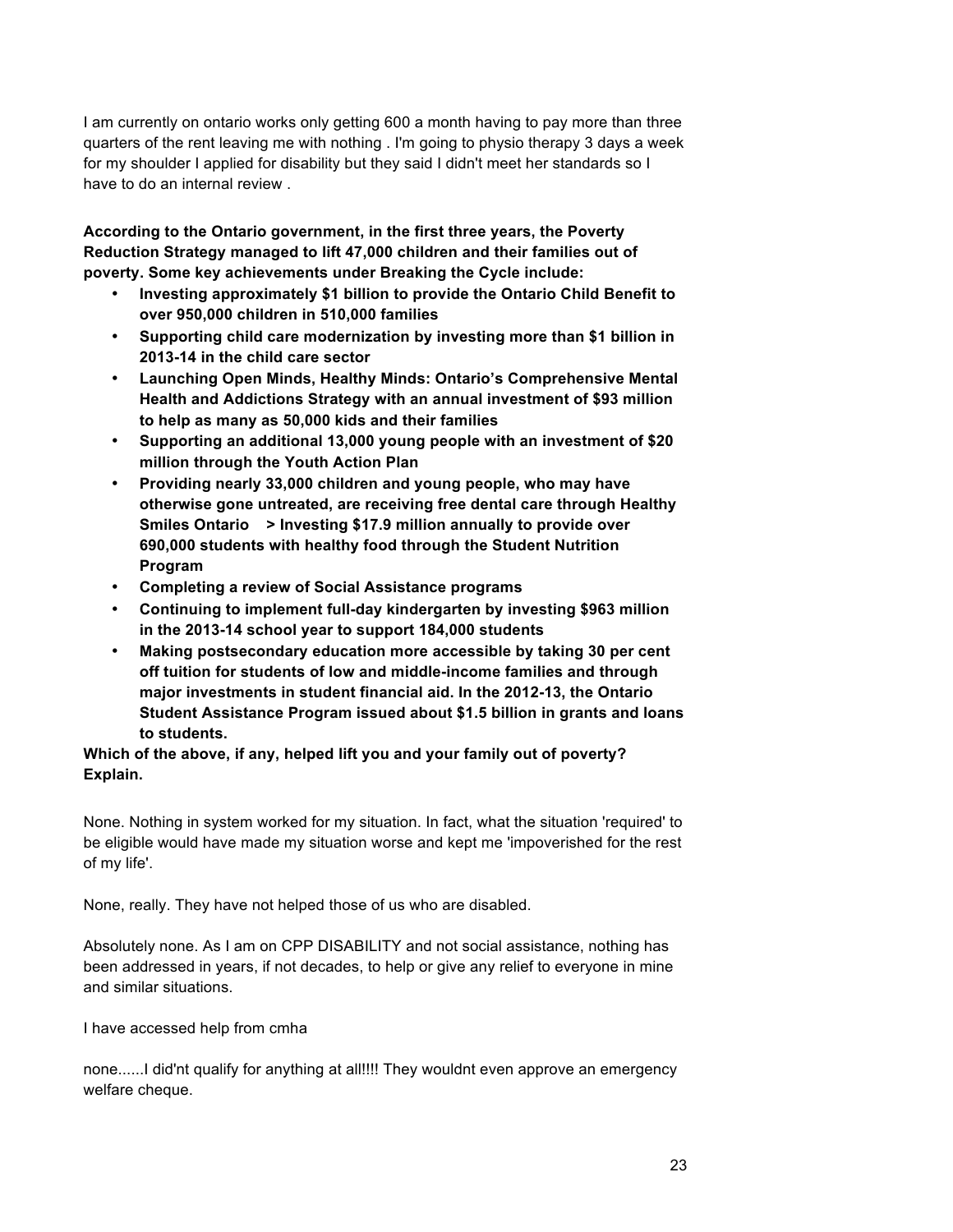None lifted me out. The review of Social Assistance was clear that higher rates were needed. But instead we got a 1% increase.

The OCTB is helpful. If we didn't receive it, we couldn't survive

The government should of the minimum wage and also up w payment and they should make people wait so long to get on disability in 6 months with my injury and there is no end in sight to win it will be fully functional.

### **If the province were to make once change that would lift you and your family out of poverty, what would it be? Try to be as specific as possible.**

We all need to acknowledge that our systems are out-dated and don't work. There is little to no 'respect' within our communities for those who find themselves 'suddenly' in poverty as a senior.

Allow enough assistance so I don't have to forgo "some" recreational activities. Poverty can be a very lonely existence. I would just like to know I will have enough food for the month, good, decent and appropriate clothing to wear and enough money to purchase medications and get dental care.

#### affordable public transit, housing

a) give us the same increases as those on social assistance. b) give us a cost of living allowance when available - again, for those of us on CPP DISABILITY and not receiving any help from current ideologies to lift people out of living in abject poverty. I just hope that this is not an exercise in futility.

The change that would help me would be to not force me to leave Wellington County and move back to North Hastings because I own a small property. It could be a self employment opportunity for me providing affordable housing for people. Since I have recently been advised to apply for odsp , and I know the current rules, I have given my tenant notice and am preparing to move back to my property in Coe Hill ON. I am embracing the idea,because I know I cannot change the current rules, however I am very sad to leave my support system,family and friends here in Wellington County. Please do wish me luck on my return to North Hastings.

Increase the minimum wage to start....this goverment is doing it's best to eliminate the middle class as inflation and the core cost of living increases on a monthly basis but wages stay the same or are decreased in some cases.

Raise the rates. Raise the minimum wage. Implement living wage policies. Raise taxes for the uber wealthy and make collection of these taxes more effective

Allowing me to return to school without penalizing me financially.

raising minimum wage and raising the oW payments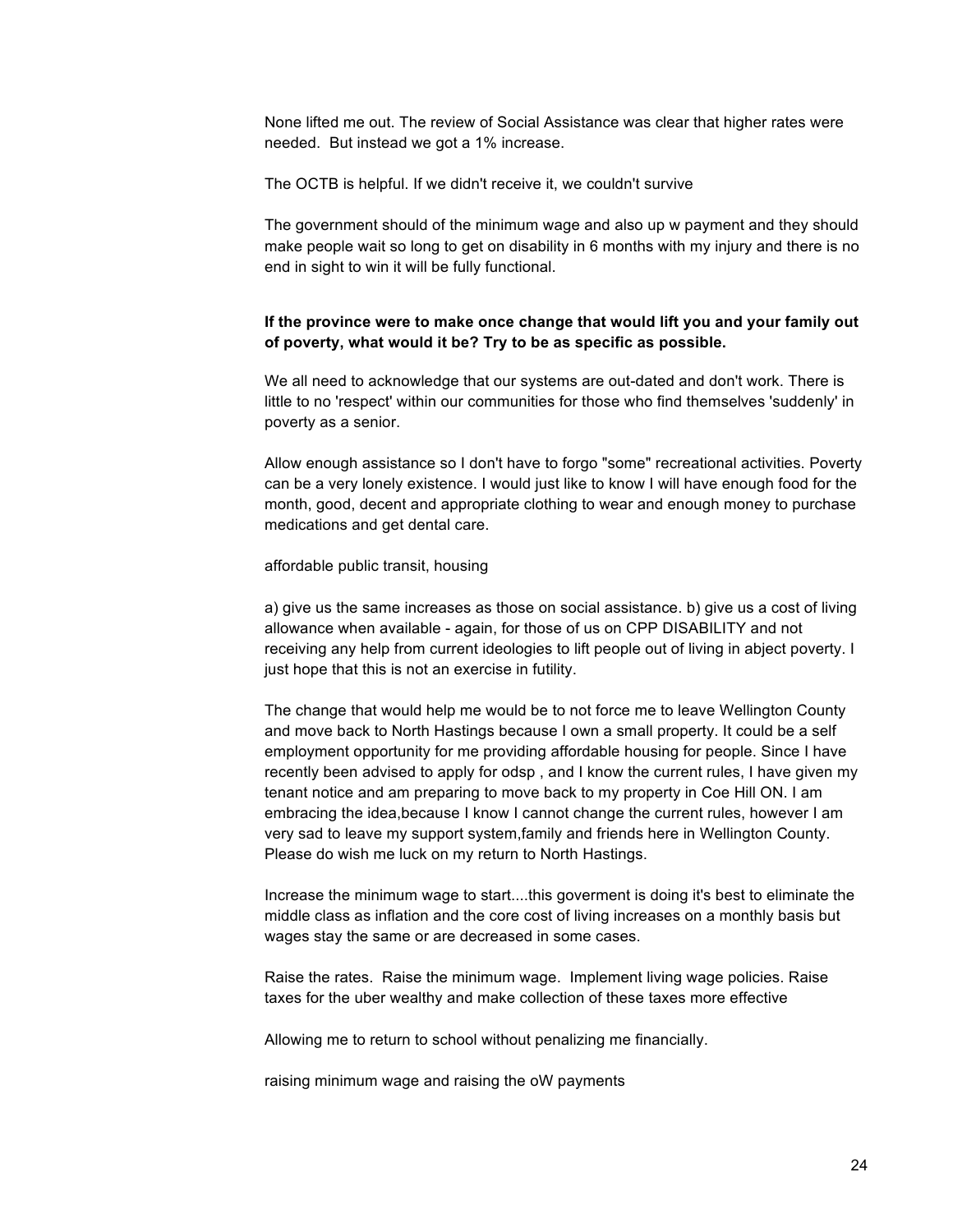# APPENDIX 2: COMMUNITY VOICES SUBMISSION – ONTARIO POVERTY REDUCTION STRATEGY RENEWAL

September 25, 2013

To the Cabinet Committee on Poverty Reduction & Social Inclusion:

Please accept this submission from Community Voices (CV) as part of the Ontario Poverty Reduction Strategy Renewal. The primary role of CV is to advise the work of the Guelph & Wellington Task Force for Poverty Elimination by providing insights and feedback based on our collective lived experience in poverty. In addition, we work together to increase public awareness and understanding of the issues and consequences related to poverty in Guelph and Wellington.

As those affected by poverty, we believe it is very important that our voices be included in the consultations for the next Ontario Poverty Reduction Strategy (OPRS). We are disappointed in the consultation process that has been chosen by the Cabinet Committee and do not believe that those living in poverty have been engaged in a meaningful way. We offer this written submission with the hope that the ideas and suggestions offered will be carefully considered.

CV would like to acknowledge the programs and services that the province provided as part of the first OPRS. These include the Trillium Benefit, the Ontario Child Benefit, the Rental Opportunities for Ontario Families (ROOF) program, increases to minimum wage and social assistance rates, as well as changes to the asset limits and earning exemptions for those receiving Ontario Works. We do, however, feel that while these services and programs helped, they by no means lifted us out of poverty.

We understand that the first OPRS focused on children and had a significant impact on child poverty rates in the province. We hope that the next OPRS will broaden that focus to include other groups – particularly single adults, seniors, and those that struggle with mental health issues.

As members of CV, we recommend that the next OPRS achieve the following:

- Introduce an Ontario Housing Benefit
- Increase the minimum wage to \$14/hr.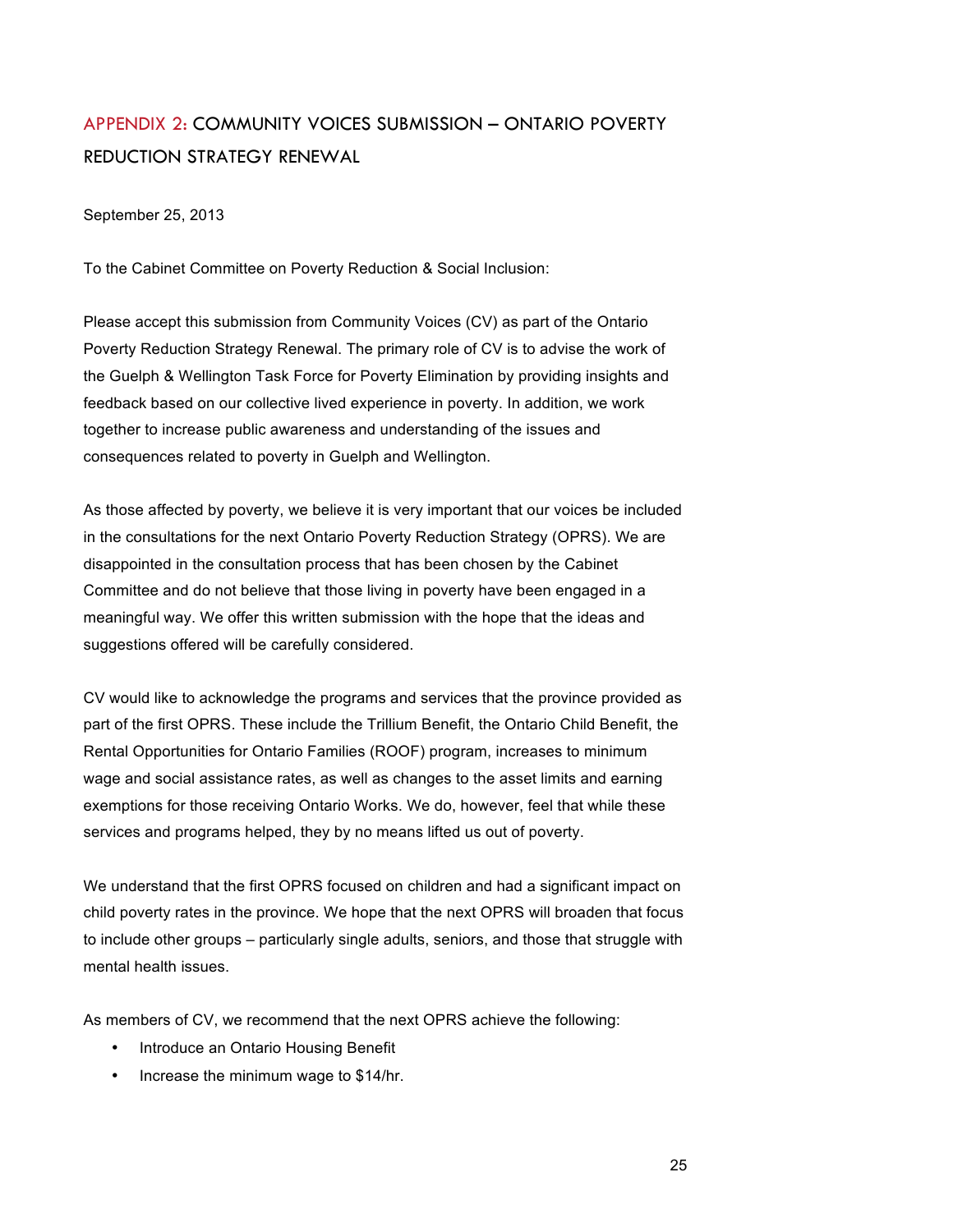- Provide dental care and prescription drugs to all low-income families and individuals
- Invest long-term to support mental health and addictions programs
- Introduce a universal child care program

We believe that the province needs to work in partnership with others in order for the next OPRS to have a real impact. This means working with businesses and housing providers to find innovative solutions to housing issues. It also involves working with employers to recognize those offering good jobs (adequate wages, health benefits, etc.). Finally, it means engaging with those that are impacted by poverty to make sure their voices are included.

In fifteen years, we believe that all Ontarians should have enough money to afford a safe and suitable home, buy healthy food, and to live with dignity. We believe that the next OPRS can help make this happen and we look forward to tracking its progress and impact.

Thank you,

Community Voices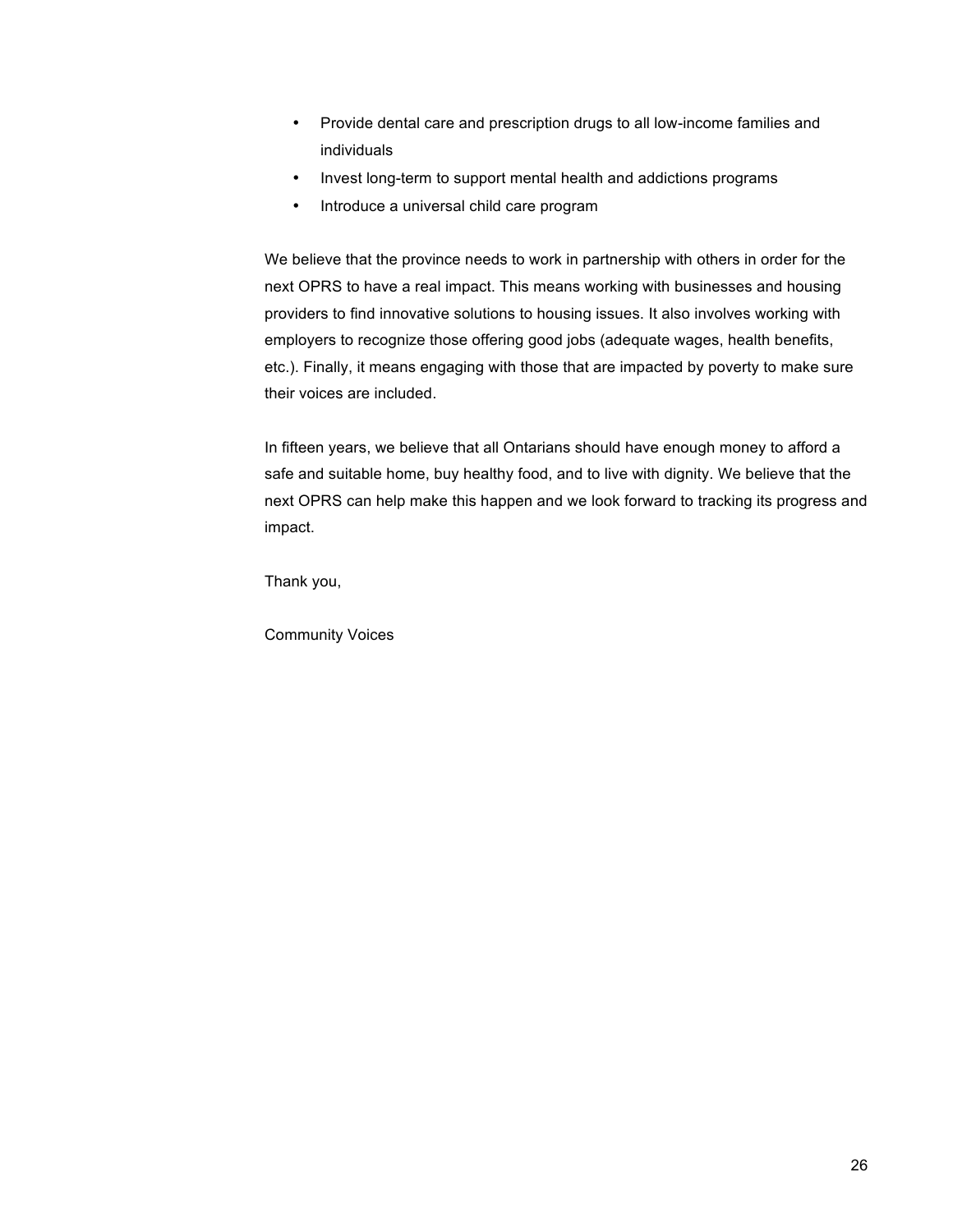# APPENDIX 3: FEEDBACK FROM MEMBERS OF THE GUELPH & WELLINGTON TASK FORCE FOR POVERTY ELIMINATION

### **Looking back over the past five years of Ontario's first Poverty Reduction Strategy, what worked well? What can we do differently moving forward?**

Consultation process, some minor increases to O/W.

Focus on a few initiatives – e.g. minimum wage & budget for it & do education campaign.

Moving children's benefits out of social assistance and to the tax system as a benefit (takes away stigma/universal/ease of administration).

Continue to engage all levels & people to have a voice – especially those with "lived experiences" to give you their input of what works and what doesn't.

Items that worked well:

Focusing on children, Tuition reimbursements, HSO, Broaden perspective, Implement initiatives like social assistance review & housing benefit, Research shop reports to support rationale for actions, Coordination among agencies in Guelph improved.

Items to do differently:

Increase eligibility to provide supports to working poor, more publicity for actions and results of PTF.

Address political and systematic barriers to poverty with a community lens (not individual).

By addressing children as the focus it begins when one is young as opposed to trying to stem the tide of poverty when one is an adult.

Did not meet its goals in entirety.

I like the idea of a prevention model rather than just intervention. I would like to see both used: prevention with intervention and allow enough time and agency expertise – it is not a "one strategy will work for all".

Keep on moving and developing first strategy plans because we are not there yet.

Don't cut funding for programs that are proactive in nature (if they are achieving their objectives).

Address accessible health care for all Ontarians – and have access to the same.

Increasing the child benefit worked well. Move towards similar solutions such as reverse taxation/guaranteed annual income to benefit more families/individuals.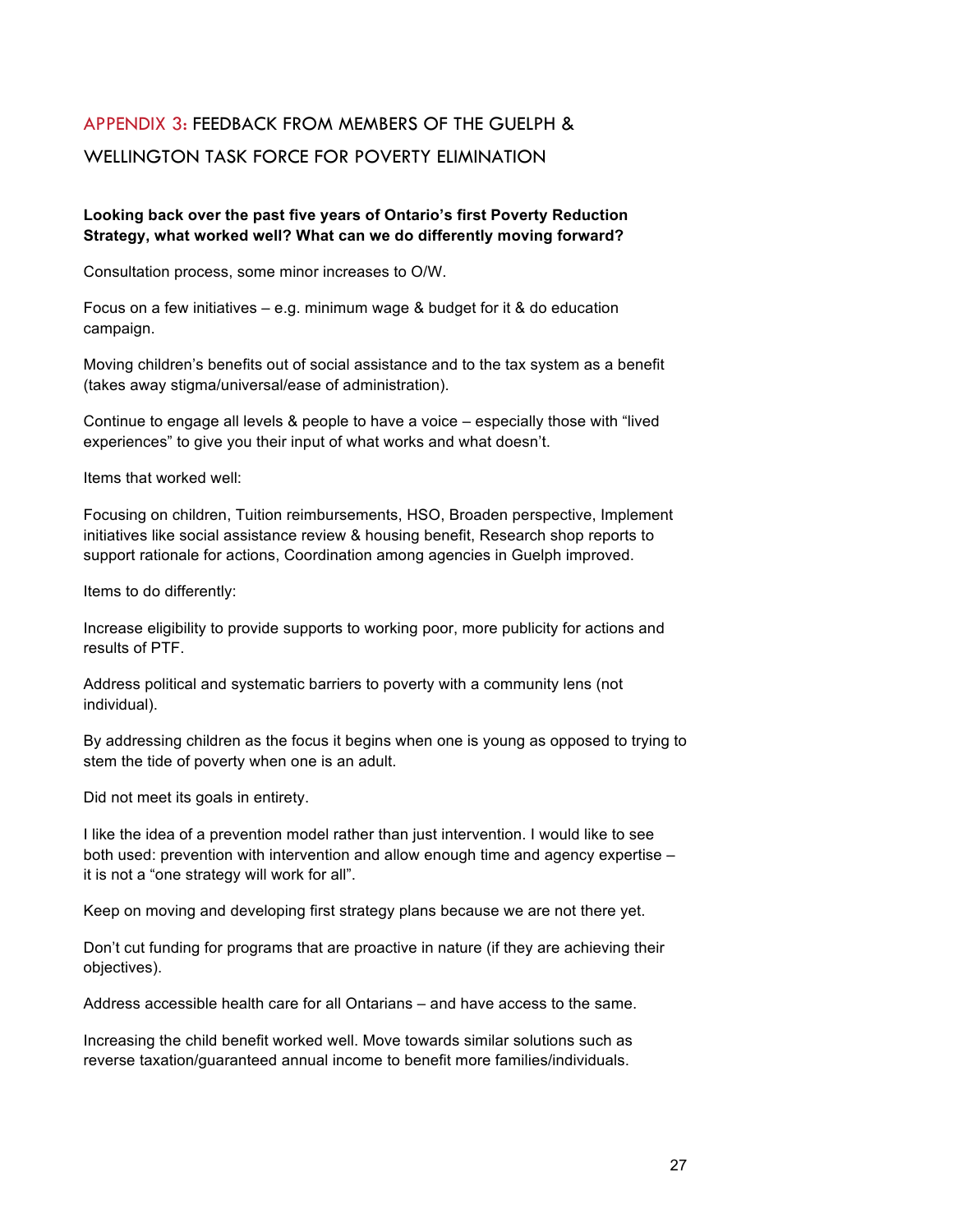Raising minimum wage – still not high enough. All day kindergarten – one positive step toward high quality ECE but need a universal childcare program to complete this step (Charles Pascal).

Increase financial literacy education with schools systems.

## **Our first strategy focused on children. Going forward, should we continue to have a specific focus? If so, who or what should our focus be?**

Focusing on children is a good strategy that resonates with people – especially people who are not sympathetic to the plight of the poor. Also, often helping children helps with the whole family.

Our focus should be and always has been eliminating poverty in Guelph/Wellington

Focusing on children is a good strategy that resonates with people – especially people who are not sympathetic to the plight of the poor. Also, often helping children helps with the whole family.

Our focus should be and always has been eliminating poverty in Guelph/Wellington

Focus on children was a good choice and did allow the government to stay concentrated on the goals. If a focused approach is taken again I would suggest housing and/or reform of social assistance as per SARC.

Focus can lend itself to more concrete work plans; a next focus can be on seniors, etc.

Focus should be on getting the support of the business community.

Focus makes measuring easier – but holistic approach better – wider scope

Educate! Not just children but everybody. Communication to all levels – community forum input. Reinforce to adults – all levels of people need to be validated.

What does the evidence say is best practice for target group? Consider going with children.

There is an increasing need for seniors and this will sky rocket in the coming years – we may want to look at being proactive in this area as opposed to being reactive.

People with addictions that don't have the money to access treatment because they can't get a job, etc. due to addiction/illness and want help.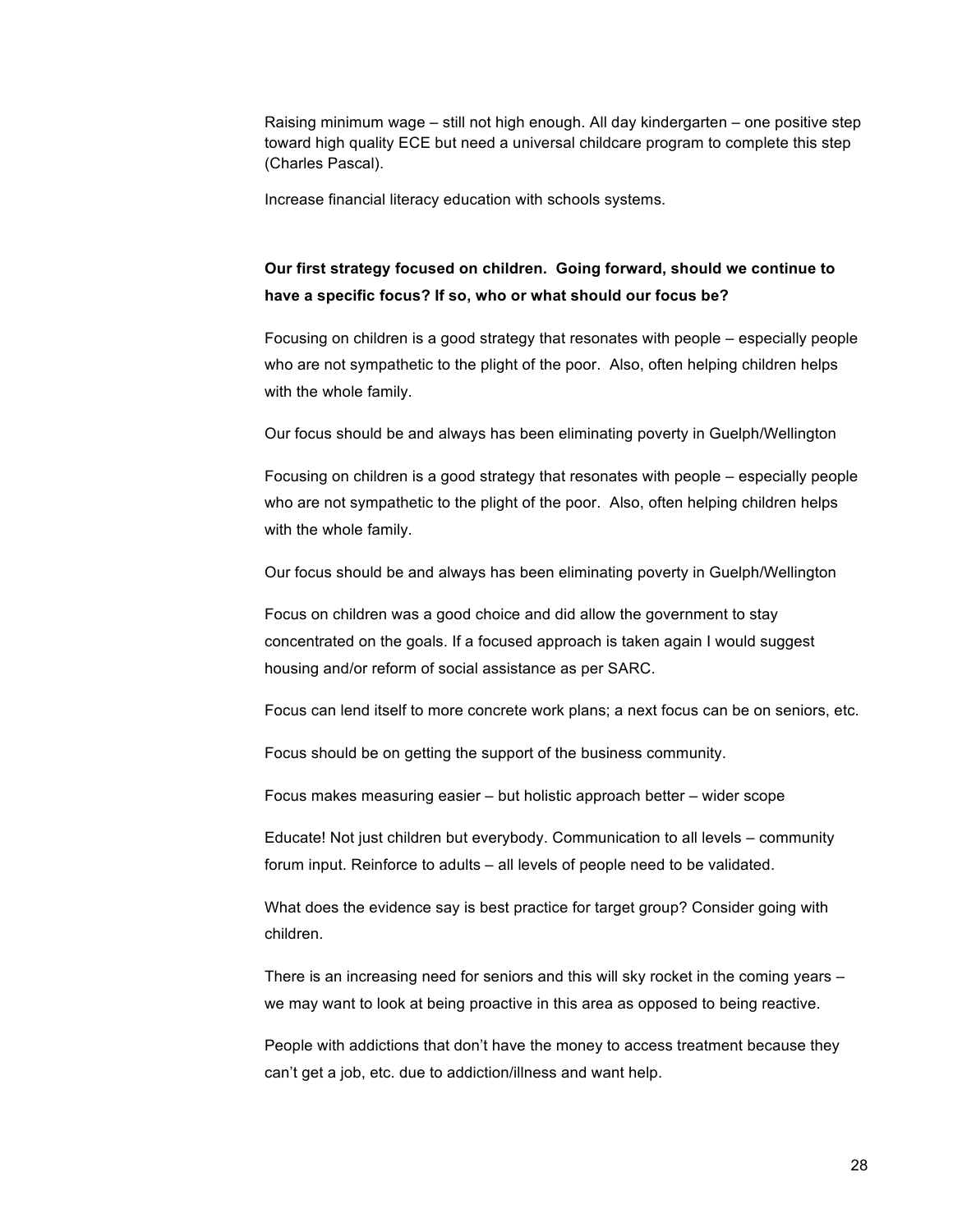Singles & Elderly.

Yes but include the family (parents) that support the child because in order to make a lasting change in a child, we must first have the parents make and inculcate that change within themselves. They can then model it with their child.

To add to above comment – include seniors, elders in family because they are often caregivers or families increasingly have to support grandparents due to economic realities. (seniors can be more isolated)

Single adults (not yet seniors) struggle with lack of housing opportunities. Add to this that CTB and so on cut off at a certain income level, the working poor continue to be poor because of numerous cut off income levels.

Maybe focus on a gap. I.e., whose voices are missing? Is there an age group, geographic area, etc that is under-supported by government programs?

Expanding to other vulnerable groups like young people, single parents, elderly would be helpful to more unemployed as well.

Continue with children; Individuals, no children. Various institute sites as high risk, yet they have little organized voice.

Luring alone, elderly women at risk. Focus on prevention. Focus on parenting skills universally. Put more \$ in the pockets on those who need it.

Yes, continue to focus on children – it is proven across the globe as single biggest thing any society can do to prevent poor outcomes in every domain including poverty – focus on Early Childhood Education.

Families/communities focus: children do not live/grow/thrive on isolation. Then extrapolate that approach into youth and individuals. Rather than pick out/isolate target groups use the holistic community (everyone) approach.

### **What is the most important thing the Government of Ontario can do to help reduce poverty? Is there an initiative we implemented as part of the first Strategy that we should revisit?**

Supplement with more money so that we can pay bills and blend in with the community events more (recreation/sports).

Increased housing support to individuals/families through a benefit of some type.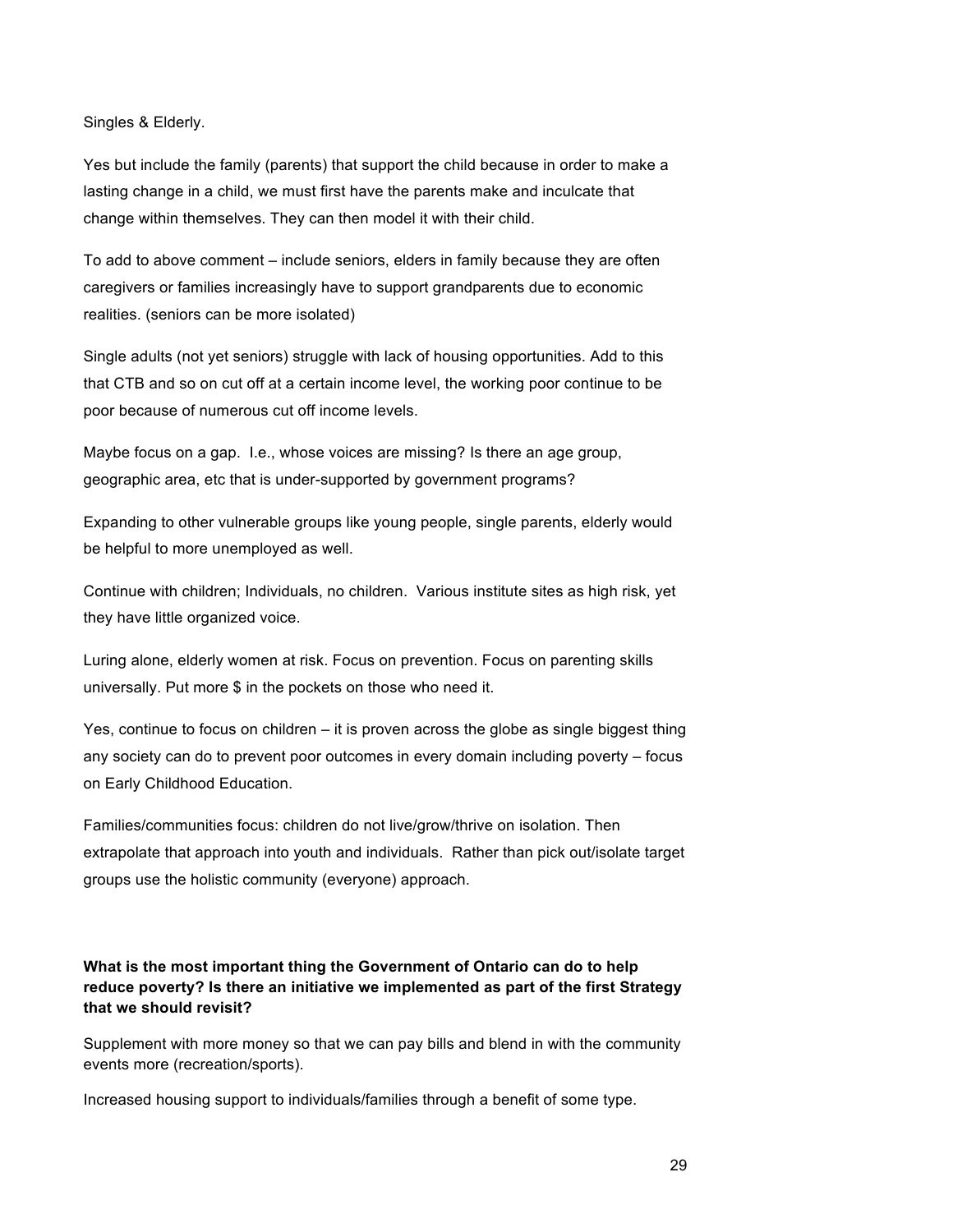Increase benefits to levels that will provide adequate assistance to those living in poverty (i.e. Housing portions that reflect REAL cost in communities).

Increase minimum wage and provide affordable childcare opportunities

Increasing minimum wage to a more equitable level, it will increase everyone's ability to have a better quality of life as well keeping pace year after year.

Address income equity. Expand services so more are eligible (e.g. HSO for \$20,000/year only – misses large segment of low income families).

Implement a living wage for all.

Focus a lot of attention on increased minimum wage for all to improve quality of life.

Increase minimum wage. Help smaller businesses afford to hire more people – decrease unemployment. Implement social assistance review recommendations.

Increase of minimum wage.

Expand universal child payments to universal reverse taxation/guaranteed annual income. Identify effective prevention strategies – ECE proven in meta-analysis across globe. Find alternative to food banks. Reorganize ministries to have one that focuses on Human Development.

Increase OW rates to allow recipients to pay rent and eat, etc. (want reduce but will alleviate some immediate needs for folks)

Guaranteed annual income (reverse income tax) and/or high quality universal, affordable childcare.

Re-implement funding for financial literacy that was removed with 1990's.

Raise minimum wage; Revisited HST (reduce provincial taxes); % increase rent (limit this); Raise income limit for CTB; Listen to recommendations from people living in poverty; Invest in affordable housing; The Ontarian housing benefit should be implemented; Raise social assistance rates to a reasonable, dignified rate; Think outside the box; Ask people living in poverty what they want and need; Don't assume there isn't the money to support people; Ensure that people eligible/wanting to work can have employment but think about employment in broader terms rather than assuming everyone wants a 30+ hour week, ask and create jobs that are part-time but still have the recognition of being important.

Raise minimum wage and increase taxes on non basics and high income and corporations.

**How can all levels of government, community groups, the private sector, and other stakeholders work together to better address the barriers that keep people from getting out of poverty (e.g., access to employment, education, child care, supports, etc.)?**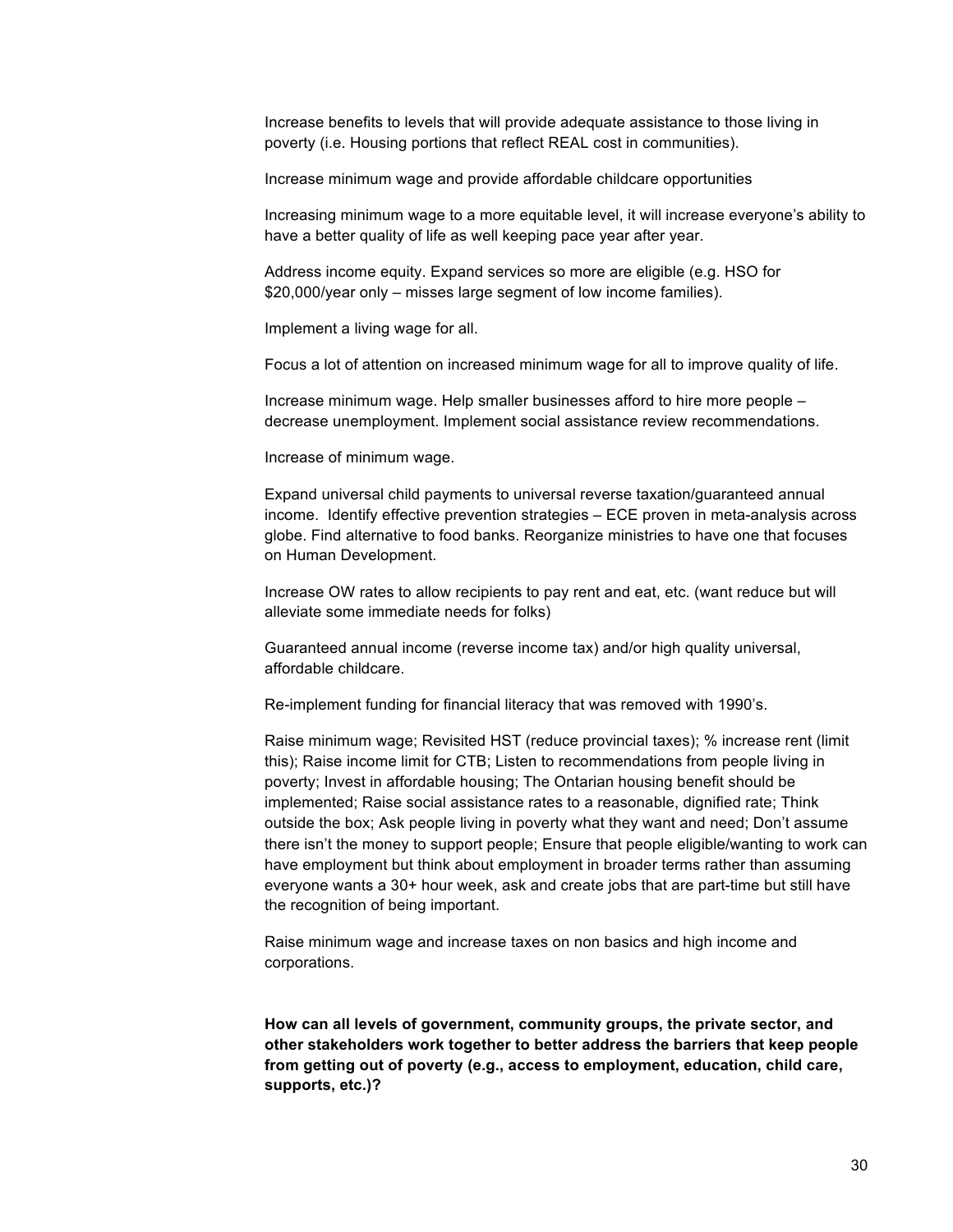Communication is key for all levels. If we have a big community 'pot' for financial help or other help needed for anybody to access (e.g. look at the Mennonite community).

Looking at ways to have the business and corporate sector to be involved as stakeholders – thinking of ways to engage them so that they see an advantage in supporting this work.

Create a "governing" body to facilitate and engage with all listed stakeholders.

Integration of system planning, service delivery & info sharing across key services. Local leadership to these integration/planning efforts vs. working with a range of principal ministries, funders, etc that each have their own rules/priorities/focus.

By enhancing existing programs but more importantly governments need to stop hiring high cost consultants and rely more on input from those who work in poverty reduction or elimination.

By clearly identifying barriers and each level does what it can to eliminate the identified barriers. Province provides legislation, money and leadership. Coordinating activities.

Address systematic barriers to poverty (e.g., agency rules that conflict for the client)

Multi-ministerial legislation – high level advisory with broad representation that considers impact of a policy decision on all involved. Attain non-partisan support for an Ontario Strategy – so not vulnerable to change in political powers.

Enhance work of PTF's as facilitators of working together.

Commitment to work in teams with the same voice not silos.

Getting many voices around the same table speaking into the issues. Continuous communication and ongoing commitment.

Implement research recommendations

Include more input from lived experience participants.

Educate private sector on the benefits of a healthier, more prosperous population.

Living wage; Diversity; Mental & physical health supports; Allow individuals the opportunity to access and envision what they need and want rather than assuming knowledge of what we need and want.

Address the difference on how school boards implement full day kindergarten and how families are depended on this due to demography when government announce this/ it is still not everywhere

Clear understanding of the 'holistic tense' that is needed regarding the issue of getting out of poverty. It takes multiple disciplinary approaches. It is an understanding of in it for the long haul – multiple year funding.

How can they work together? Focus on issues and not on "silos". Realize there is no typical person in need – all are unique.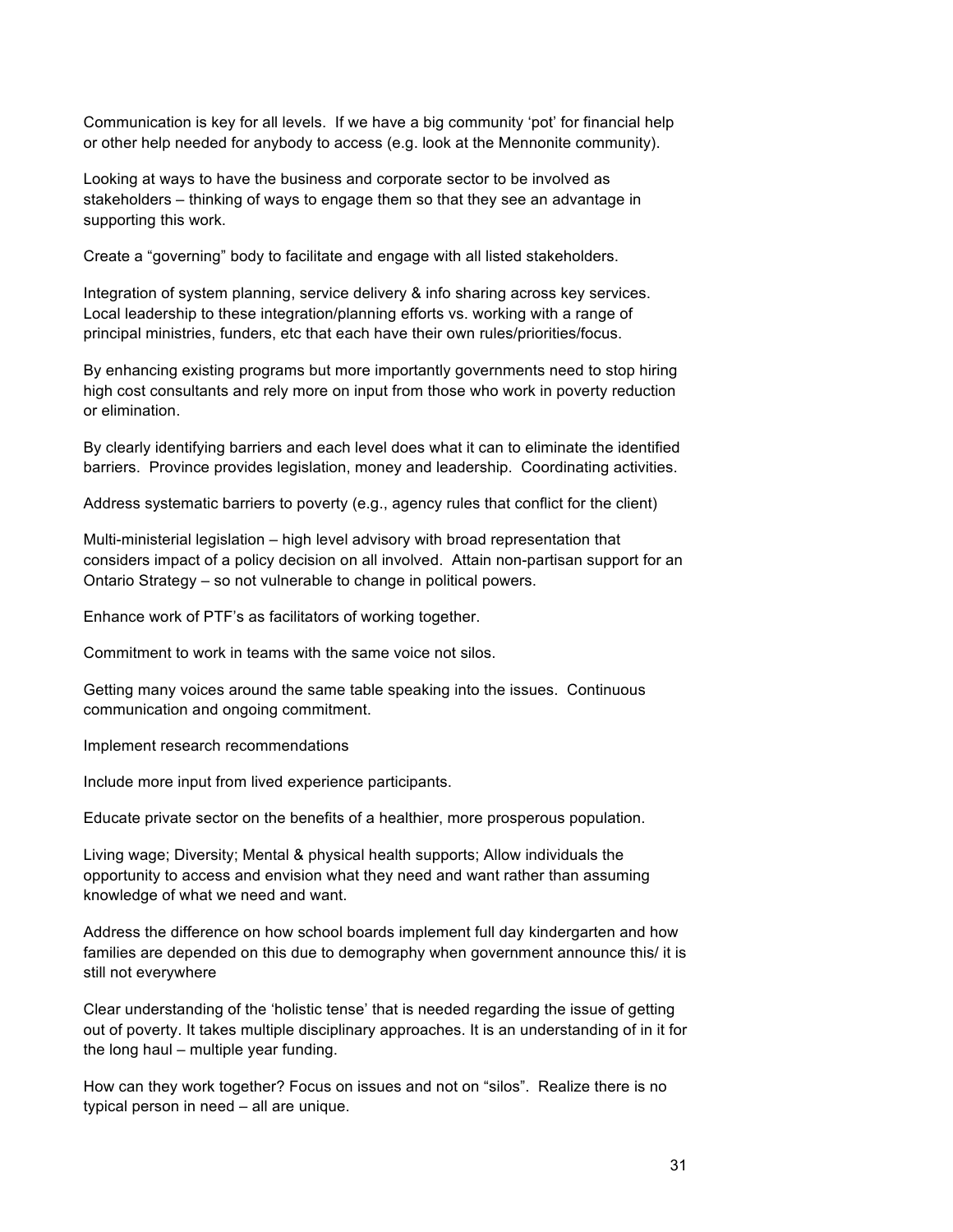Look at what has worked/is working presently in other places and build on that (i.e. Finland, Norway) – build a tax stream specifically to focus on poverty which then means presentation for next generation (saving \$ in long run).

Communicating with media and including more from groups in the community. Work to increase education connection and opportunity for those "at risk" and "falling behind" in high schools and community colleges.

#### **When it comes to reducing poverty in Ontario, what would success look like 15 years from now?**

No poverty! Community to work together as a whole to support all groups (e.g. food, transportation).

Living wage in place.

The base standard in all major areas of life is raised to a reasonable level for everyone (housing, income, food, education, childcare, wages, and health benefits).

Minimum wage would reflect a good standard of living – everyone would have enough food, suitable housing, good dental care, health benefits.

Safe and affordable housing, food & recreation for each and every citizen.

No/few emergency food banks; health and dental benefits (including prevention) for all Ontarians; More people working (more jobs); Universal high quality child care for all; Better EDI scores.

People in Guelph/Wellington all receiving living wage/income.

Affordable housing for all. Access to recreational activities for all youth.

SDOH will no longer be a focus in health care.

Everyone living in a more equitable society. Take away the need for food, housing provision, etc.

Reduce poverty in an effective way for all. Where people can live in equality without the need for as much social assistance (if any).

People not struggling to survive, therefore striving. Realistic supports for those living with social assistance. People feeling they have options and feeling connected.

Everyone living comfortably with all supports easily accessed especially for seniors.

Affordable/Accessible housing

Affordable food, housing & healthcare.

Abundance of food, safe housing, choices, safety, comfort.